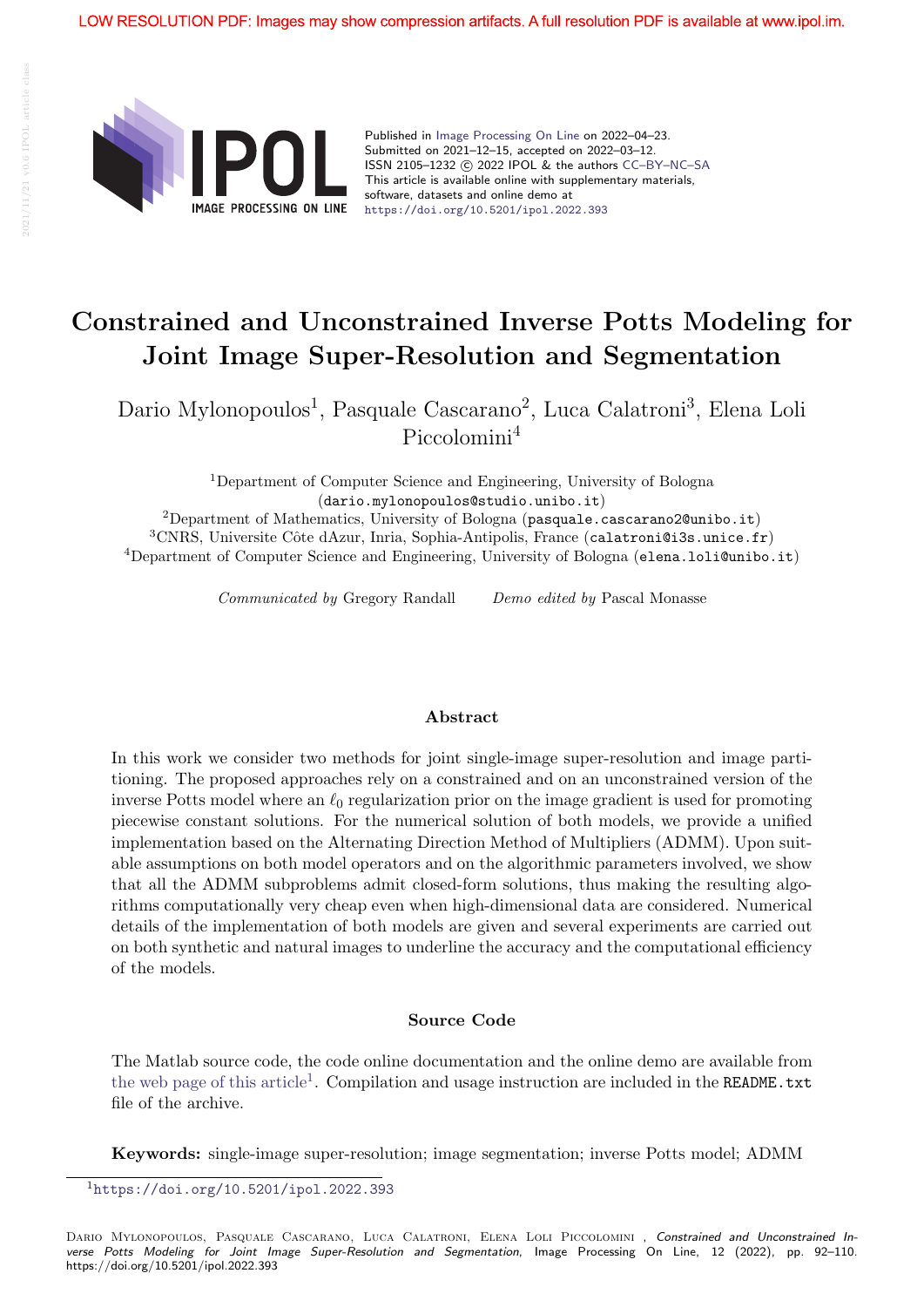Constrained and Unconstrained Inverse Potts Modeling for Joint Image Super-Resolution and Segmentation

# 1 Introduction

Single-Image Super-Resolution (SISR) and Image Partitioning (IP) are two popular tasks in the field of image processing. In SISR, the objective is to enhance the spatial resolution of a given Low-Resolution (LR) and possibly blurred and noisy image so as to retrieve a High-Resolution (HR) version enhancing the quality of the LR data. In IP (a technique which is often referred to as image segmentation), the objective is to extract from a given digital image regions of interest on the basis of geometric/semantic information. Such task is typically performed to facilitate subsequent data classification and labeling. A standard approach to extract a suitable IP from LR data consists in performing the SISR and the IP steps in a disjoint sequential manner. A clear limitation of such sequential strategy is that the quality of the partitioning obtained as final result depends on the quality of the super-resolved image obtained after performing the former reconstruction step. Typically, this depends on the SISR model used and on the accurate choice of its hyperparameters. To overcome these limitations, a joint SR and IP approach performing both tasks at the same time has been proposed, e.g., in [10, 6, 3] based on a Bayesian approach.

In this paper, we consider a joint SISR and IP model assuming, for a given vectorized image  $\mathbf{g} \in \mathbb{R}^{N_l}$ , the following image formation model

$$
\mathbf{g} = \mathbf{S} \mathbf{H} \mathbf{u} + \boldsymbol{\eta},\tag{1}
$$

where  $\mathbf{u} \in \mathbb{R}^{N_h}$  is the unknown HR image defined on a finer grid of dimension  $N_h$  so that  $N_h =$  $L^2N_l, L \in \mathbb{N}, L \geq 1, \mathbf{H} \in \mathbb{R}^{N_h \times N_h}$  is the operator corresponding to the modeling of a Gaussian spaceinvariant blur with standard deviation  $\sigma_{\mathbf{H}} > 0$ ,  $\mathbf{S} \in \mathbb{R}^{N_l \times N_h}$  is the discrete down-sampling operator and  $\boldsymbol{\eta} \in \mathbb{R}^{N_l}$  denotes the realisation of a Gaussian random variable of mean 0 and standard deviation equal to  $\sigma_{\eta} > 0$ .

Finding u given g as in (1) is an ill-posed (under-determined) inverse problem whose solution requires the use of suitable regularization. In a variety of works [12, 13, 11, 4], Storath et al. considered the inverse Potts regularization model for joint image restoration and segmentation. Heuristically, such approach is based on the use of a penalized regularization functional defined in terms of an  $\ell_0$ type gradient smoothing prior reducing noise and preserving distinctive details (such as image edges). Furthermore, due to its strong sparsification properties, it favors simplified and almost-partitioned reconstructions that can be easily used for subsequent segmentation purposes. Inspired by this work, in [2] the authors extended the aforementioned approach to the problem of joint segmentation and SISR. To show the effectiveness of such modeling, as an example, in Figure 1 some results are reported. Namely, for given unknown piecewise constant (Figure 1 (a1)) and natural (Figure 1 (d1)) HR image data, the super-resolved results obtained by means of the approach in [2] are reported in Figure 1 (c1) and Figure 1 (f1), respectively. As it can be clearly seen, the method provides an accurate partitioning of both images which can be a precious pre-processing for further tasks. To motivate this further, we report in Figure 1 (c2), in Figure 1 (f2) and in Figure 2 (d) an example of how a good joint SR and IP process helps in the detection of the objects of interest, which are there shown in terms of a given binary mask computed through standard segmentation algorithms or super-imposed to the image, respectively.

As far as the numerical solution of the inverse Potts joint SISR and IP model is considered, in [2] an Alternating Direction Method of Multipliers (ADMM) algorithm has been applied and fixed-point convergence results were shown. From a computational point of view, the most expensive step in the proposed algorithm was shown to be the Conjugate-Gradient (CG) type solver required to solve the linear system arising in the quadratic substeps of the ADMM scheme. In the case of largescale data, this can of course be a computational burden preventing the model to be used in practice. Under specific structural assumptions on the down-sampling operator **S**, however, quadratic substeps can be solved in closed-form by using Fourier-based techniques combined with the application of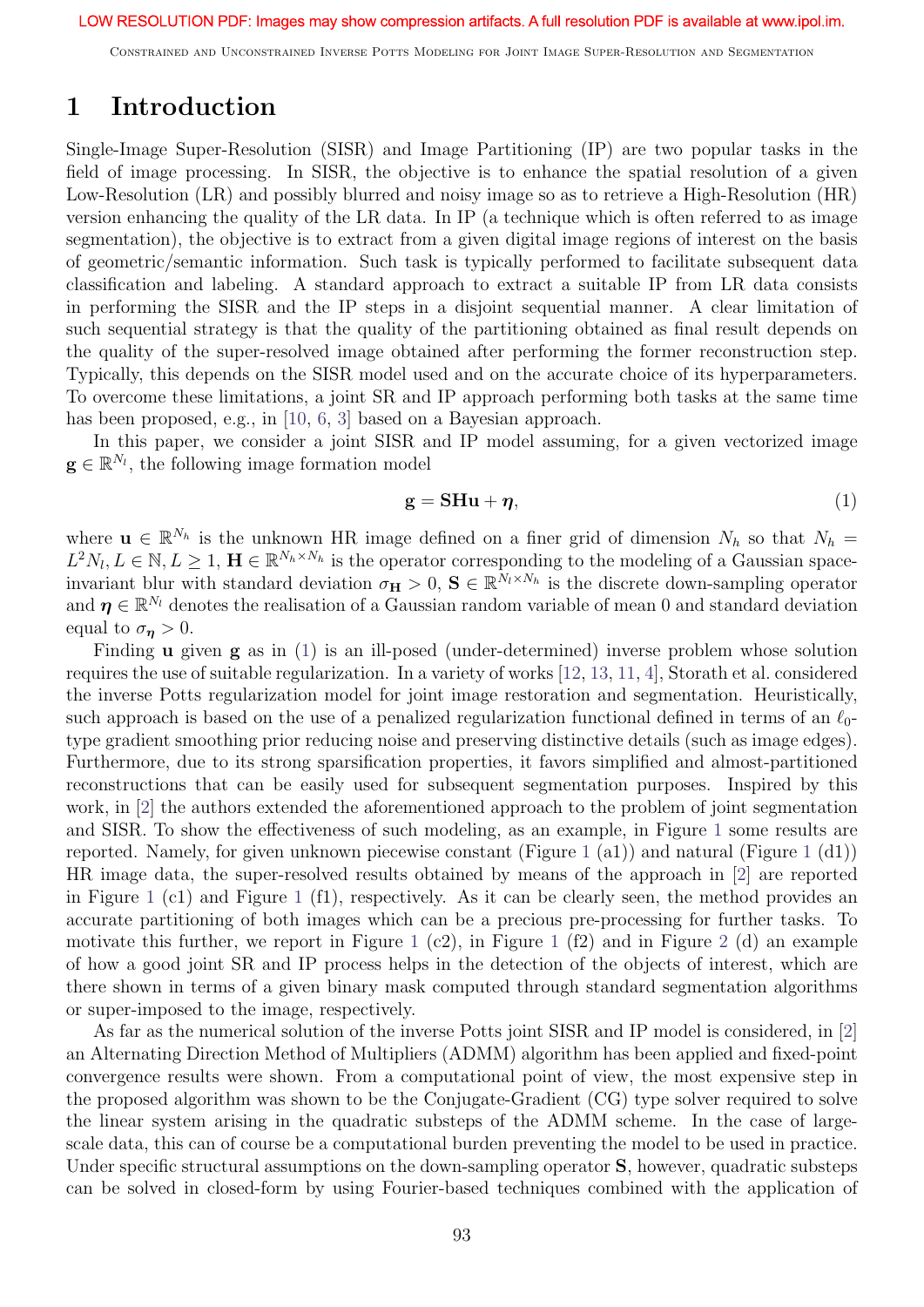Woodbury's formula [18]. This technique significantly improves the computational complexity in several applications such as 3D imaging [14] and automatic parameter selection strategies [9].

An alternative approach providing a joint super-resolved and partitioned version of the image but relying on a constrained approach still defined in terms of an  $\ell_0$ -type constraint on the gradient was proposed in [8]. This alternative approach can be used in place of the unconstrained one whenever information on the number of jumps (i.e. image discontinuities) of the desired solution is available.



Figure 1: Joint SISR and IP of a piecewise constant (upper rows) and natural image (lower rows). The simulated LR acquisitions are corrupted according to model (1) by setting  $L = 3$ ,  $\sigma_n = 0.01$ ,  $\sigma_H = 1.0$ . The SR images have been obtained by solving the proposed jump-penalizing model (4) as in [2] with  $\mu = 0.0024$  and  $\mu = 0.023$ , respectively.

**Contribution** We consider a constrained and an unconstrained approach based on the  $\ell_0$  smoothing of the image gradient to jointly perform SISR and IP. The choice of the regularization considered is justified as an effective way of simplifying as much as possible image contents in order to favor IP. For both models, an ADMM iterative scheme is used to compute efficiently the desired numerical solution.

The unconstrained approach has been previously presented in [2], the only difference being the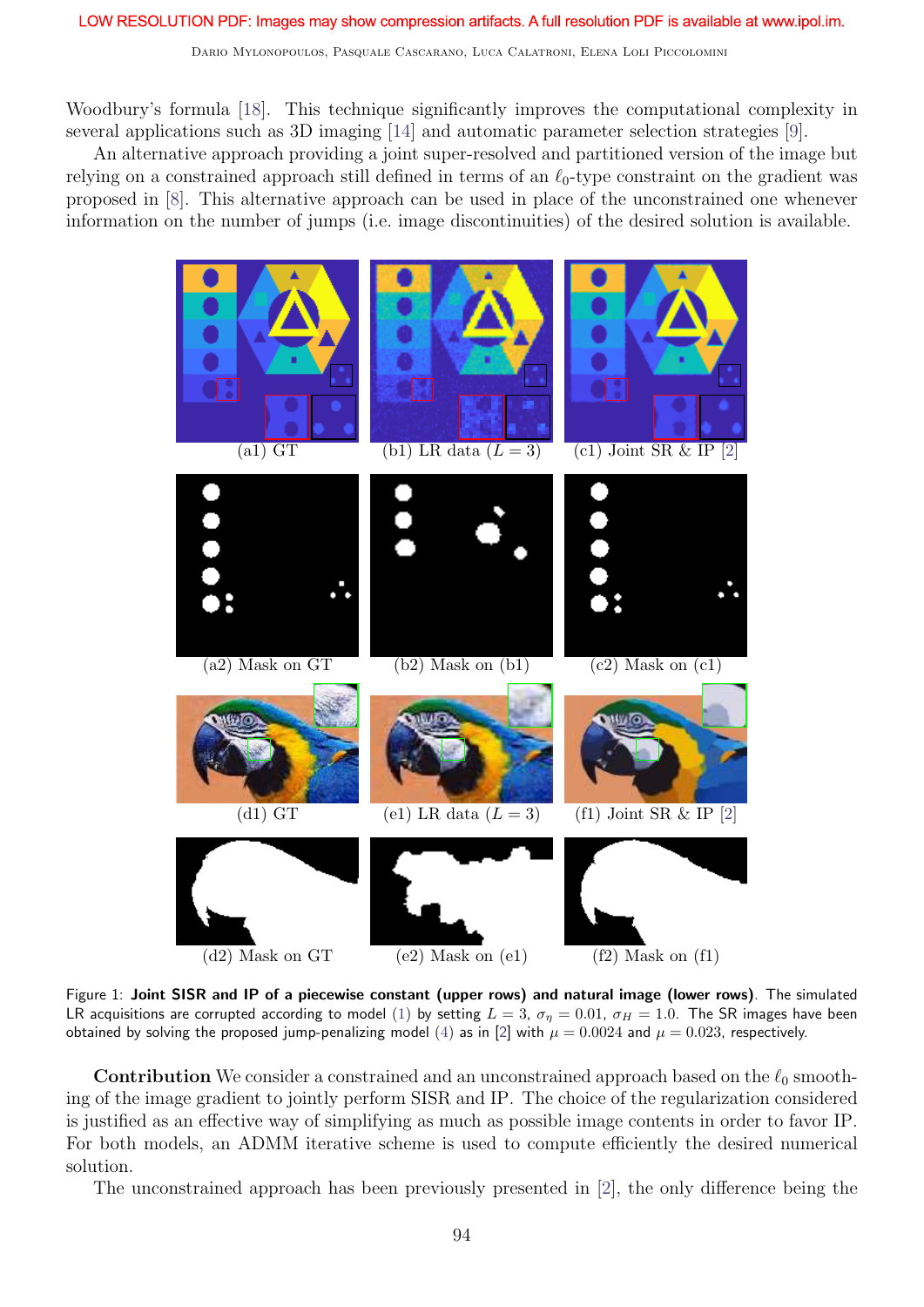Constrained and Unconstrained Inverse Potts Modeling for Joint Image Super-Resolution and Segmentation



(a) LR data (b)  $GT + mask$  (c) Sequential  $SR + IP$  (d) Joint  $SR & IP$ 

Figure 2: Cell detection on low- and super-resolved data. Masks are computed on the cells of interest are coloured cyan. (a) LR image  $(L = 5)$ . (b) GT image with superimposed mask. (c) SR image computed by first applying the bicubic interpolation algorithm to the LR data and then the IP algorithm based on constrained gradient smoothing described in [17]. (d) SR image obtained from LR data by solving  $(4)$  using the proposed approach, see [2].

use of a new and much faster solver for the linear system arising in the quadratic step of the ADMM scheme. Upon suitable assumptions on the downsampling operator considered, such step can be solved in closed-form after a clever application of Woodbury's formula [18] which, after some manipulations, allows the use of Fourier-based techniques significantly improving the computational complexity, see, e.g., [14, 9], thus making the overall iterative scheme fast and suitable also to the analysis of large scale data with large SR factors.

Analogously, we extend to the SISR problem the constrained  $\ell_0$ -based formulation proposed in [8] for image denoising only. Also in this case, we consider a similar efficient ADMM algorithm for solving the constrained model and report several numerical comparisons between the two approaches considered for different levels of blur and noise in the data.

# 2 Joint SISR and IP Via Inverse Potts Modeling

We introduce in this section the main notation and definitions used in the following and we present both the constrained and the unconstrained  $\ell_0$ -gradient based models assumed to perform joint SR and IP.

A discrete jump penaliser. For  $N \in \mathbb{N}$ , let  $\Gamma = {\Gamma_1, \ldots, \Gamma_K}$  be a partition of the set  $\{1, \ldots, N\}$ , that is a set of  $1 \leq K \leq N$  non-empty subsets  $\Gamma_i$  such that for all  $\Gamma_i \in \Gamma$ :

- $\Gamma_i \subset \{1,\ldots,N\}$ , for  $i=1 \ldots K$ ,
- $\Gamma_i \cap \Gamma_j = \emptyset$ , for  $i, j = 1 \dots K$ , with  $i \neq j$ ,
- $\cup_{i=1}^K \Gamma_i = \{1, \ldots, N\}.$

Given a generic  $\mathbf{x} \in \mathbb{R}^N$  and an element  $\Gamma_i \in \Gamma$ , we denote by  $\mathbf{x}_{\Gamma_i}$  the subvector extracted from  $\mathbf{x}$ whose entries are specified by the indexes in  $\Gamma_i$ . We can then define the  $\ell_0$  pseudo-norm with respect to the partition  $\Gamma$  as the function  $\|\cdot\|_0^{\Gamma} : \mathbb{R}^N \to \mathbb{R}_+$  as

$$
\|\mathbf{x}\|_{0}^{\Gamma} := \sum_{i=1}^{K} ||\mathbf{x}_{\Gamma_{i}}|||_{0},
$$
\n(2)

where  $|\cdot|_0$  denotes the non-zero counting scalar function which is equal to 0 whenever the argument is zero and one otherwise and  $\|\cdot\|$  stands for any  $\ell_p$  norm,  $p \geq 1$ . As a particular instance of (2),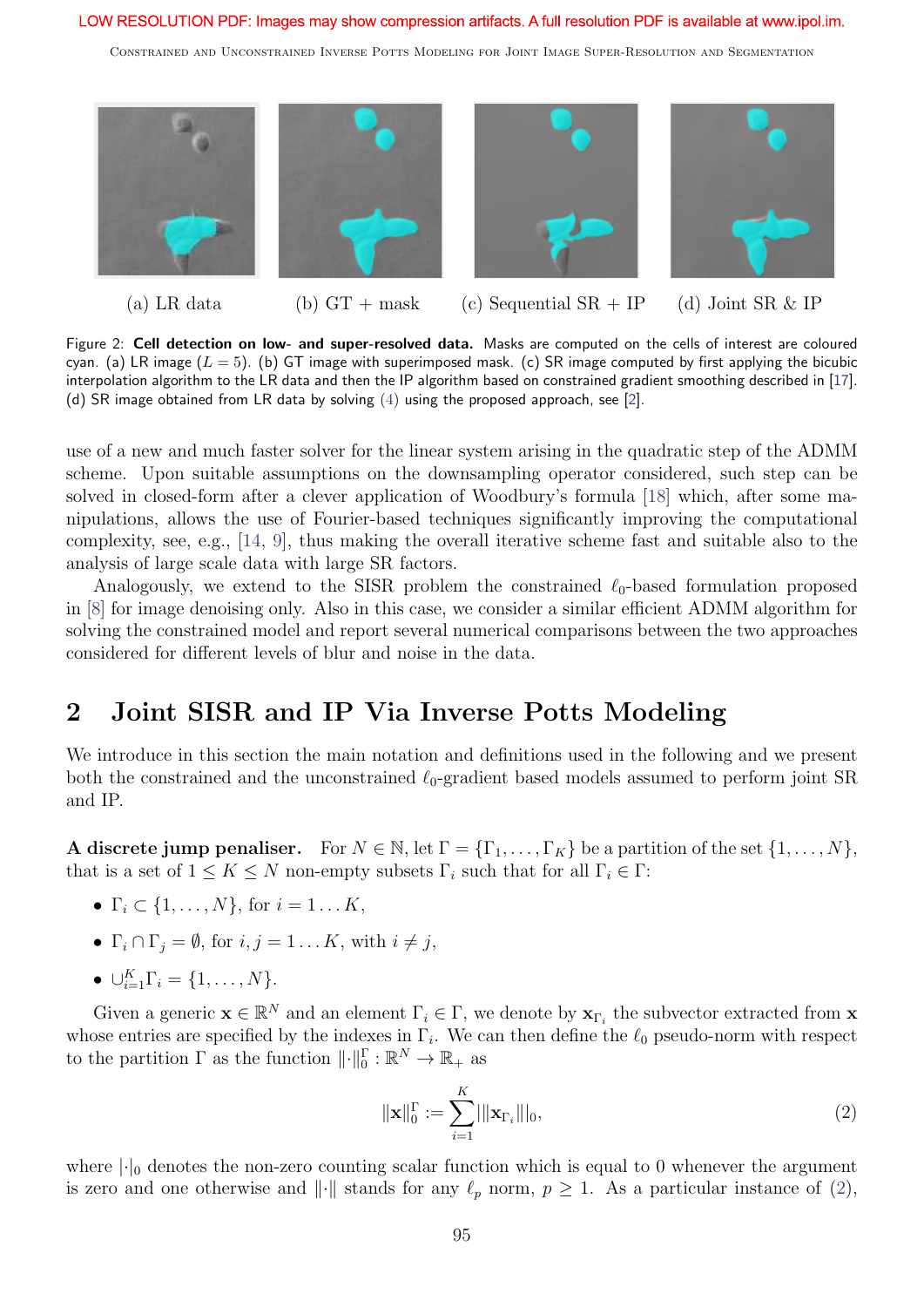if  $K = N$  and  $\Gamma_i = \{i\}$  for all  $i = 1...N$ , then the  $\ell_0$  pseudo-norm function counts the number of non-zero entries of the vector  $\mathbf{x} \in \mathbb{R}^N$ .

By choosing the standard Euclidead norm (i.e.  $p = 2$ ) in (2) and denoting by  $\mathbf{D} \in \mathbb{R}^{2N_h \times N_h}$  the discrete finite difference operator defined as the block matrix  $(D_x; D_y)$ ,  $D_x, D_y \in \mathbb{R}^{N_h \times N_h}$ , being the first order difference operator along the horizontal and vertical axes, respectively, we define a function  $R_{\ell_0}: \mathbb{R}^{N_h} \to \mathbb{R}_+$  as

$$
R_{\ell_0}(\mathbf{u}) = \|\mathbf{D}\mathbf{u}\|_0^{\Gamma},\tag{3}
$$

where  $\Gamma_i = \{i, i+N_h\}$ , i.e. the set containing the indices corresponding to the vertical and horizontal differences at the *i*-th pixel, for  $i = 1 \ldots N_h$ . The function  $R_{\ell_0}$  in (3) penalizes the number of jumps in u in terms of the non-zero values of its gradient magnitudes, jointly accounted for each pixel and thus favoring image partitioning in sharp piecewise constant patches.

To improve the readability of the following section, by  $\Gamma$  we will always refer to the partition such that  $\Gamma_i = \{i, i + N_h\}$  for  $i = 1 \dots N_h$ . Therefore given  $\mathbf{x} \in \mathbb{R}^{2N_h}$  we will denote by  $\mathbf{x}_{\Gamma_i}$  the subvector of **x** whose entries are  $(\mathbf{x}_i, \mathbf{x}_{i+N_h})$  for  $i = 1...N_h$ . Finally, we will omit  $\Gamma$  when using the notation referring to the function defined in (2).

The  $\ell_2$ - $R_{\ell_0}$  unconstrained/constrained models For solving (1) we introduce two  $R_{\ell_0}$ -regularized SISR models, both in an unconstrained and in a constrained fashion. Due to the non-convexity of the regularization under consideration, we remark that such formulations are indeed not equivalent, hence they deserve a separate discussion.

The unconstrained inverse Potts model has previously been considered in [2] for the problem of SISR. It computes solutions  $\mathbf{u}^*$  as

$$
\mathbf{u}^* \in \underset{\mathbf{u} \in \mathbb{R}^{N_h}}{\arg \min} \ \frac{1}{2} \|\mathbf{S} \mathbf{H} \mathbf{u} - \mathbf{g}\|_2^2 + \mu \|\mathbf{D} \mathbf{u}\|_0,\tag{4}
$$

where the  $\ell_2$  fidelity term describes the presence of additive white Gaussian noise statistics and  $\mu > 0$ denotes the regularization parameter.

The form of the analogous constrained model is inspired by the formulation proposed in [8] for simple image denoising problems (i.e. with no forward operator) and adapted here to the SISR task. It computes solutions  $\mathbf{u}^*$  as

$$
\mathbf{u}^* \in \underset{\mathbf{u} \in \mathbb{R}^{N_h}}{\arg \min} \ \frac{1}{2} \|\mathbf{S} \mathbf{H} \mathbf{u} - \mathbf{g}\|_2^2 \quad \text{s.t.} \quad \|\mathbf{D} \mathbf{u}\|_0 \le \alpha \in \mathbb{N}. \tag{5}
$$

The parameter  $\alpha$  can be interpreted as the number of expected jumps in the desired solution. Choosing a proper value of  $\alpha$  in (5) may be more practical than choosing  $\mu$  in (4) whenever edge-maps specifying the number of edges for adjusting the flatness of the output are available. On the other hand, the choice of  $\mu$  may be driven by standard a posteriori parameter rules, such as, e.g., the Morozov discrepancy principle [7] or whiteness-based principles [9].

Anyway, both models (4) and (5) favor  $\ell_0$ -type gradient smoothing, thus favoring simplified, piecewise-constant solutions which are amenable for precise IP.

We finally remark the connection of both models  $(4)$  and  $(5)$  with the piecewise constant Mumford-Shah model, as analyzed, for example in [5].

## 3 ADMM Optimization

To numerically solve problems (4) and (5), we propose to use the iterative Alternating Direction Method of Multipliers (ADMM), a common optimization strategy which has been largely studied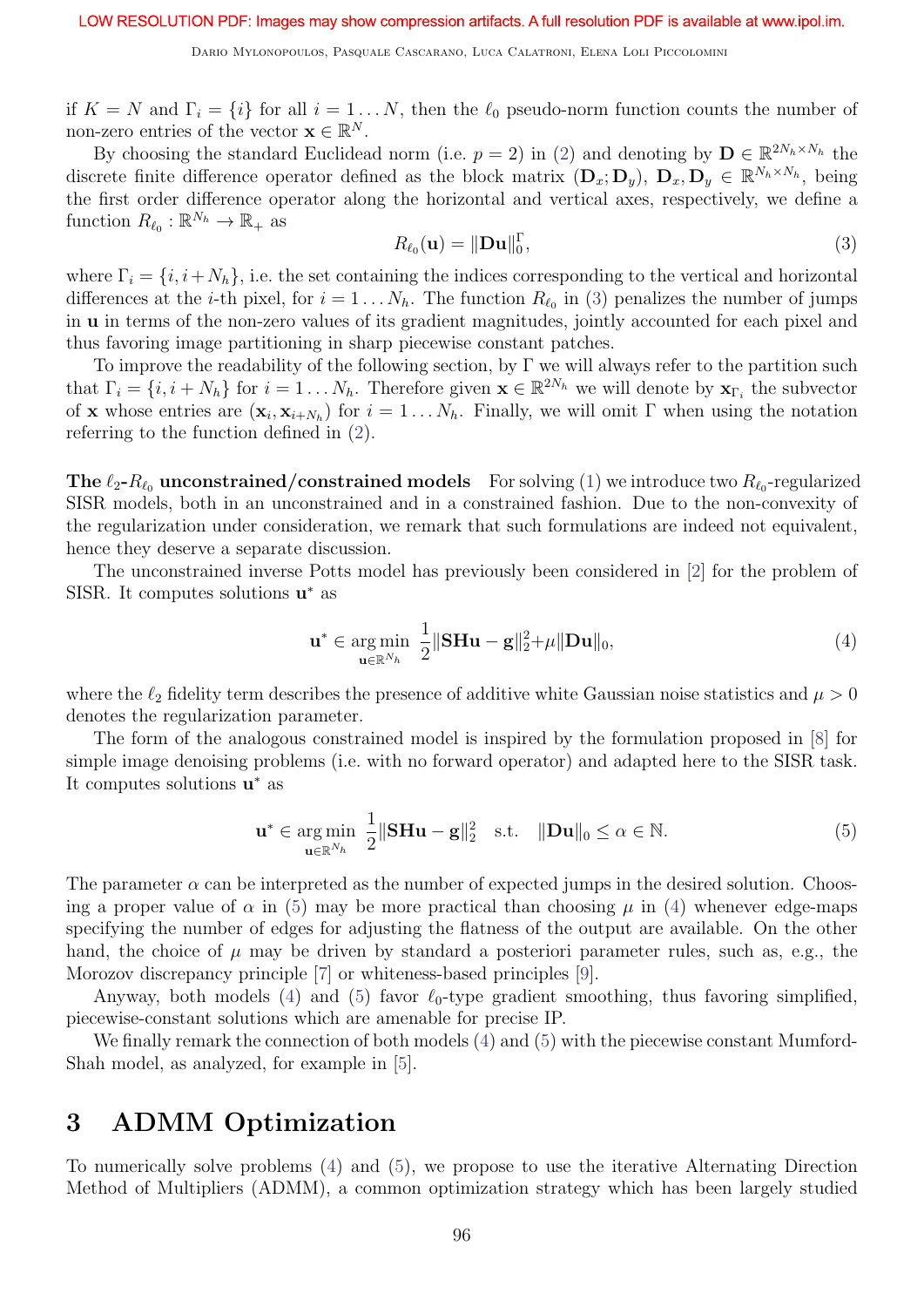Constrained and Unconstrained Inverse Potts Modeling for Joint Image Super-Resolution and Segmentation

both in convex [1] and in non-convex [15] regimes. For both the unconstrained and the constrained problem, the ADMM iterations are defined in terms of a suitable variable splitting corresponding to the solution of three different sub-problems which can be efficiently solved either by standard solvers or via some manipulations, as described in the following.

### 3.1 Variable Splitting: the Unconstrained Case

Following [2], the optimization problem in (4) can be equivalently reformulated in terms of an auxiliary variable  $\mathbf{z} \in \mathbb{R}^{2N_h}$  defined by  $\mathbf{z} := \mathbf{D}\mathbf{u}$  as

$$
\underset{\mathbf{u}\in\mathbb{R}^{N_h},\ \mathbf{z}\in\mathbb{R}^{2N_h}}{\arg\min} \frac{1}{2} \|\mathbf{SHu} - \mathbf{g}\|_2^2 + \mu \|\mathbf{z}\|_0,\tag{6}
$$
\n
$$
\text{s.t.}\quad \mathbf{z} = \mathbf{Du}.
$$

In particular, for a given initialization  $\mathbf{u}^0 \in \mathbb{R}^{N_h}$  and  $\mathbf{z}^0 \in \mathbb{R}^{2N_h}$ , under suitable assumptions on the gradient operator  $\overline{\mathbf{D}}$ , a fixed-point convergence result for the sequence  $\{\mathbf{u}_k\}_{k\in\mathbb{N}}$  generated, for initial  $\mathbf{u}^0 \in \mathbb{R}^{N_h}$  and  $\mathbf{z}^0 \in \mathbb{R}^{2N_h}$ , by the iteration

$$
\begin{cases}\n\mathbf{z}^{k+1} & \in \underset{\mathbf{z} \in \mathbb{R}^{2N_h}}{\arg \min} \ \mu \|\mathbf{z}\|_0 + \frac{\beta^k}{2} \|\mathbf{z} - (\mathbf{D}\mathbf{u}^k + \frac{\mathbf{\lambda}^k}{\beta^k})\|_2^2, \\
\mathbf{u}^{k+1} & = \underset{\mathbf{u} \in \mathbb{R}^{N_h}}{\arg \min} \ \frac{1}{2} \|\mathbf{S}\mathbf{H}\mathbf{u} - \mathbf{g}\|_2^2 + \frac{\beta^k}{2} \|\mathbf{D}\mathbf{u} - (\mathbf{z}^{k+1} - \frac{\mathbf{\lambda}^k}{\beta^k})\|_2^2, \\
\mathbf{\lambda}^{k+1} & = \mathbf{\lambda}^k - \beta^k (\mathbf{z}^{k+1} - \mathbf{D}\mathbf{u}^{k+1}),\n\end{cases} \tag{U-SISR}
$$

is given for an increasing sequence of penalty parameters  $\{\beta^k\}_{k\in\mathbb{N}}$  such that  $\beta^k = k(1+\epsilon), \epsilon > 0$  for each  $k$ , see [2, Theorems 2-3].

### 3.2 Variable Splitting: the Constrained Case

Similarly, we can reformulate the constrained optimization problem (5) as

$$
\underset{\mathbf{u}\in\mathbb{R}^{N_h},\ \mathbf{z}\in\mathbb{R}^{2N_h}}{\arg\min} \frac{1}{2} \|\mathbf{SHu} - \mathbf{g}\|_2^2 + i_{\{\|\cdot\|_0\leq\alpha\}}(\mathbf{z}),
$$
\n
$$
\text{s.t.} \quad \mathbf{z} := \mathbf{Du},
$$
\n(7)

where  $i_{\{\|\cdot\|_0\leq \alpha\}}(\cdot): \mathbb{R}^{2N_h} \to \{0, +\infty\}$  denotes the indicator function of the non-convex set  $\{\mathbf{z} \in \mathbb{R}^{2N_h}$ :  $||\mathbf{z}||_0 \leq \alpha$ . By following [8] and considering a sequence of increasing penalty parameters  $\{\beta^k\}_{k\in\mathbb{N}}$ for guaranteeing convergence, we thus seek for an approximation of an optimal solution of (7) by iterating the following scheme for initial  $\mathbf{u}^0 \in \mathbb{R}^{N_h}$  and  $\mathbf{z}^0 \in \mathbb{R}^{2N_h}$ 

$$
\begin{cases}\n\mathbf{z}^{k+1} & \in \underset{\mathbf{z} \in \mathbb{R}^{2N_h}}{\arg \min} i_{\{\|\cdot\|_0 \leq \alpha\}}(\mathbf{z}) + \frac{\beta^k}{2} \|\mathbf{z} - (\mathbf{D}\mathbf{u}^k + \frac{\mathbf{\lambda}^k}{\beta^k})\|_2^2, \\
\mathbf{u}^{k+1} & = \underset{\mathbf{u} \in \mathbb{R}^{N_h}}{\arg \min} \frac{1}{2} \|\mathbf{S}\mathbf{H}\mathbf{u} - \mathbf{g}\|_2^2 + \frac{\beta^k}{2} \|\mathbf{D}\mathbf{u} - (\mathbf{z}^{k+1} - \frac{\mathbf{\lambda}^k}{\beta^k})\|_2^2, \\
\mathbf{\lambda}^{k+1} & = \mathbf{\lambda}^k - \beta^k (\mathbf{z}^{k+1} - \mathbf{D}\mathbf{u}^{k+1}).\n\end{cases} \tag{C-SISR}
$$

We will now provide more details on how to solve the different substeps for both ADMM schemes (U-SISR) and (C-SISR).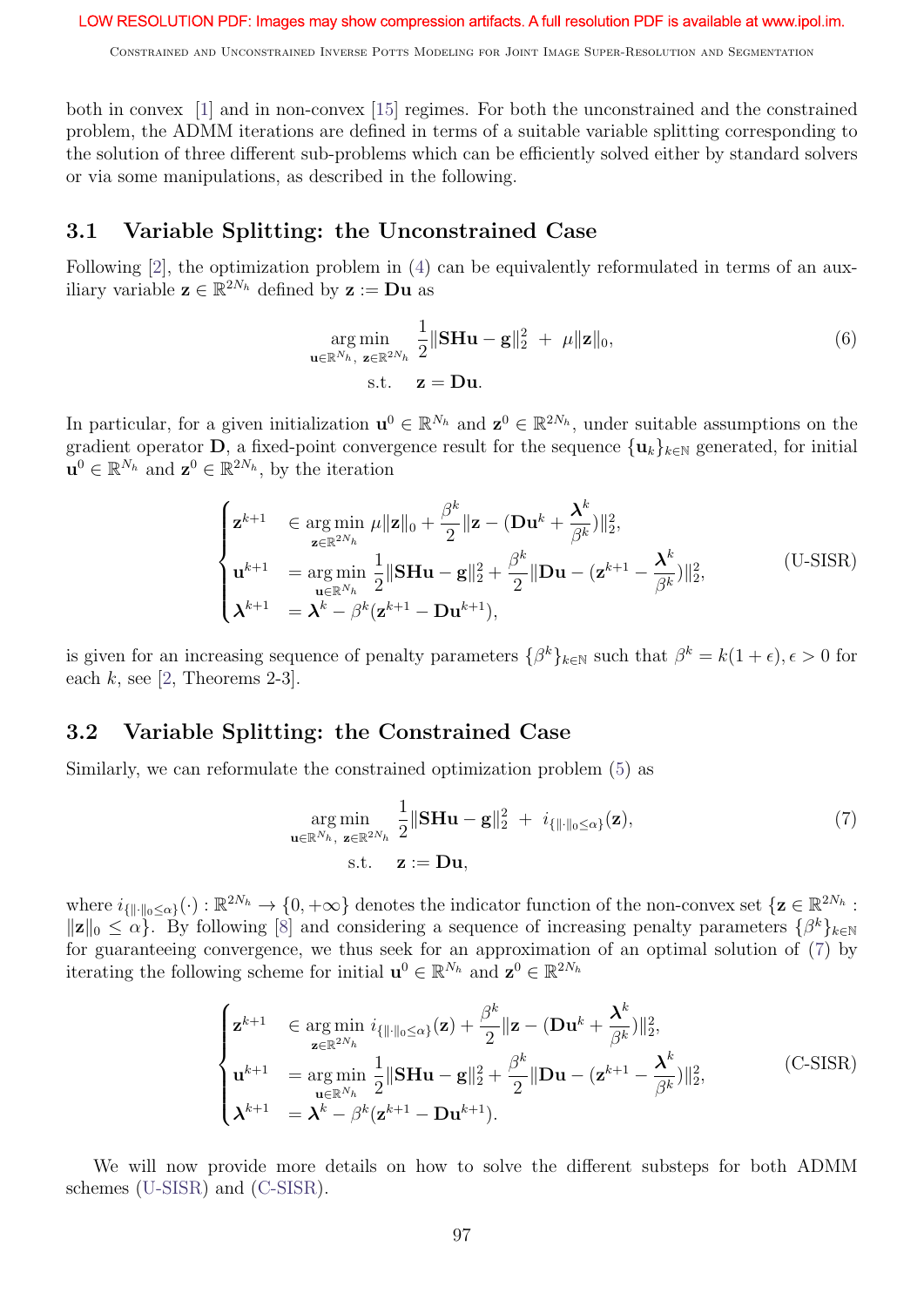Dario Mylonopoulos, Pasquale Cascarano, Luca Calatroni, Elena Loli Piccolomini

## 3.3 Solving the  $\ell_0$  Sub-Steps

Due to the structure of the  $\ell_0$  term defined in (2), the objective function corresponding to the **z**-subproblem in (U-SISR) is separable. Hence, denoting by  $\mathbf{v}^k$  the vector  $\mathbf{D}\mathbf{u}^k + \frac{\lambda^k}{\beta^k}$  a solution  $\mathbf{z}^{k+1} \in \mathbb{R}^{2N_h}$  can thus be computed by solving  $N_h$  2D-optimization problems of the form

$$
\underset{\mathbf{x}\in\mathbb{R}^2}{\arg\min} \ \delta^k \|\mathbf{x}\|_0 + \|\mathbf{x} - \mathbf{v}_{\Gamma_i}^k\|_2^2, \ \ i = 1 \dots N_h,\tag{8}
$$

where  $\delta^k = \frac{2\mu}{\beta^k}$ . To solve (8), we apply the 2D hard-thresholding operator  $\text{HT}_{\delta^k}$  to  $\mathbf{v}^k$  as in [17]. Then, for  $i = 1 \ldots N_h$ 

$$
\mathbf{z}_{\Gamma_i}^{k+1} = \mathrm{HT}_{\delta^k}(\mathbf{v}_{\Gamma_i}^k) = \begin{cases} 0 & \text{if } \|\mathbf{v}_{\Gamma_i}^k\|_2^2 < 2\delta^k, \\ \mathbf{v}_{\Gamma_i}^k, & \text{if } \|\mathbf{v}_{\Gamma_i}^k\|_2^2 \ge 2\delta^k. \end{cases}
$$

The steps for the solution of the  $\ell_0$  subproblem in (U-SISR) are summarized in Algorithm 1.

| <b>Algorithm 1</b> – $\ell_0$ sub-step for (U-SISR)                                                                                                                                           |
|-----------------------------------------------------------------------------------------------------------------------------------------------------------------------------------------------|
| <b>input:</b> $\mathbf{D} \mathbf{u}^k \in \mathbb{R}^{2N_h}, \ \lambda^k > 0, \ \beta^k > 0, \ \mu > 0$                                                                                      |
| output: $z^{k+1}$                                                                                                                                                                             |
| 1: $\mathbf{v}^k \leftarrow \mathbf{D}\mathbf{u}^k + \frac{\lambda^k}{\beta^k}$<br>2: for $i = 1 \dots N_h$ do                                                                                |
|                                                                                                                                                                                               |
| 3: $\mathbf{z}_{\Gamma_i}^{k+1} \leftarrow \begin{cases} 0 & \text{if }   \mathbf{v}_{\Gamma_i}^{k}  _2^2 < \frac{2\mu}{\beta^k} \\ \mathbf{v}_{\Gamma_i}^{k} & \text{otherwise} \end{cases}$ |
|                                                                                                                                                                                               |
| 4: end for                                                                                                                                                                                    |

Concerning the constrained algorithm (C-SISR), a solution of the corresponding  $\ell_0$  substep associated to **z** can be computed by projecting  $\mathbf{v}^k$  by following [8, Proposition 1]

$$
\mathbf{z}^{k+1} = \begin{cases} \mathbf{v}^k, & \text{if } \|\mathbf{v}^k\|_0 \leq \alpha, \\ \tilde{\mathbf{v}}^k & \text{otherwise,} \end{cases} \quad \text{with} \quad \tilde{\mathbf{v}}^k_{\Gamma_i} := \begin{cases} \mathbf{v}^k_{\Gamma_i} & i \in \{(1), \dots, (\alpha)\} \\ 0 & i \in \{(\alpha+1), \dots, (N_h)\} \end{cases} \,,
$$

and the indexes  $(1), \ldots (N_h)$  are computed by sorting in descending order the  $\ell_2$  norms of the subvectors  $\mathbf{v}_{\Gamma_i}^k$  for  $i = 1...N_h$ , and relabelling them accordingly. In other words,  $\mathbf{z}^{k+1}$  is computed by replacing by zero the  $N_h - \alpha$  subvectors  $\mathbf{v}_{\Gamma_i}^k$  of  $\mathbf{v}^k$  with the smallest  $\ell_2$  norm.

The steps for the solution of the  $\ell_0$  subproblem in (C-SISR) case are summarized in Algorithm 2.

Algorithm  $2 - \ell_0$  sub-step for (C-SISR)  $\textbf{input:}\ \textbf{Du}^k \in \mathbb{R}^{2N_h},\ \lambda^k>0,\ \beta^k>0,\ \alpha\in\mathbb{N}$ output:  $z^{k+1}$ 

1: 
$$
\mathbf{v}^k \leftarrow \mathbf{D}\mathbf{u}^k + \frac{\lambda^k}{\beta^k}
$$

- 2: Compute  $\{(1), \ldots, (N_h)\}\$ by sorting the subvectors of  $\mathbf{v}^k$  in descending order in terms of their  $\ell_2$ norm and compute  $\tilde{\mathbf{v}}^k$ .
- 3: Compute:

$$
\mathbf{z}^{k+1} = \begin{cases} \mathbf{v}^k, & \text{if } \|\mathbf{v}^k\|_0 \le \alpha \\ \tilde{\mathbf{v}}^k & \text{otherwise.} \end{cases}
$$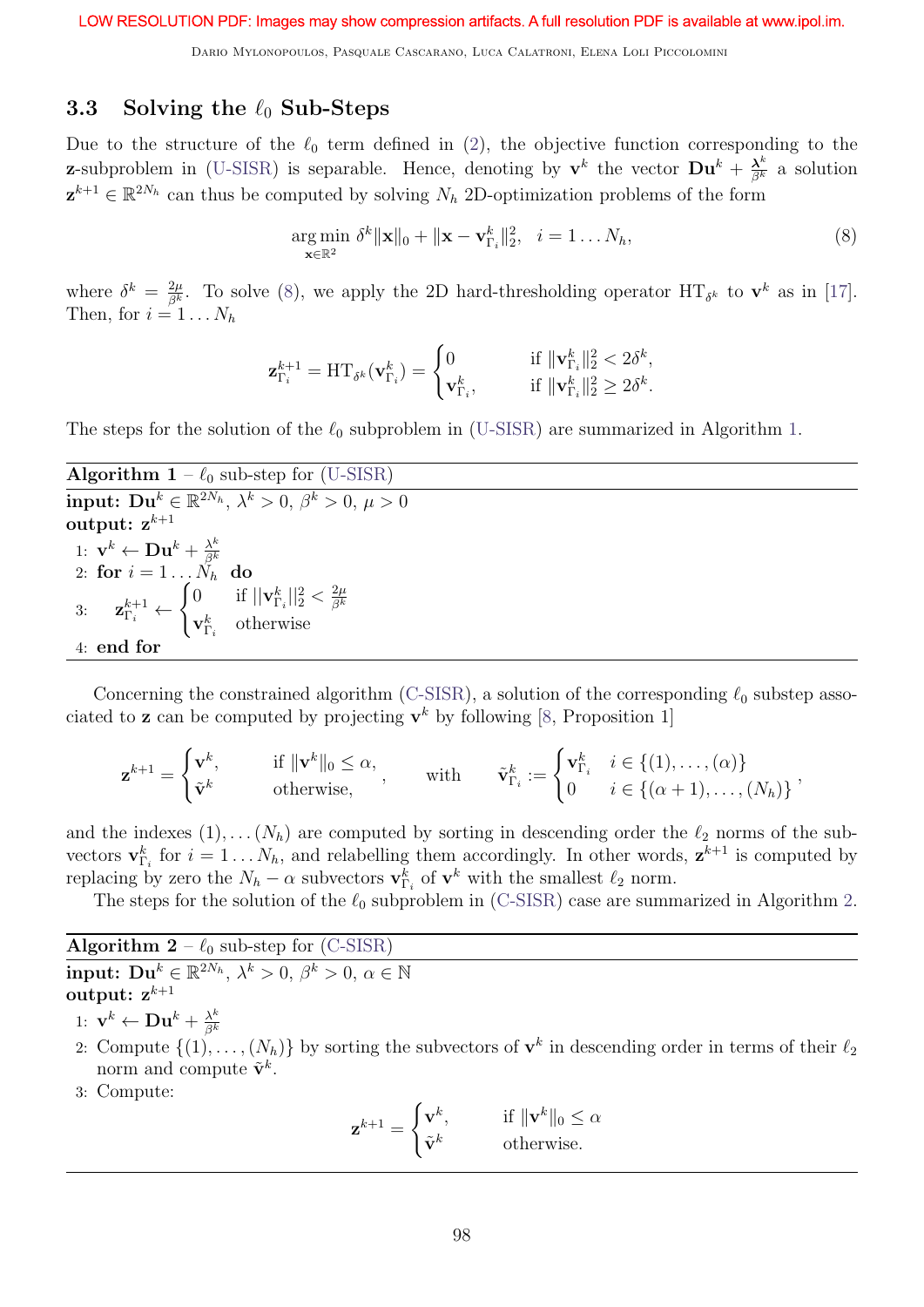Constrained and Unconstrained Inverse Potts Modeling for Joint Image Super-Resolution and Segmentation

## 3.4 Solving the  $\ell_2-\ell_2$  Sub-Steps: Exploiting the Structure of H, S and D

On the structure of H. Due to the space-invariant assumption on the blur kernel, the matrix  $\mathbf{H} \in \mathbb{R}^{N_h \times N_h}$  is a 2D convolution matrix. Assuming periodic boundary conditions, H thus takes the form of a block circulant matrix with circulant blocks (BCCB), hence it can be easily diagonalized by the 2D discrete Fourier Transform, whose unitary matrix will be denoted by  $\mathbf{F} \in \mathbb{R}^{N_h \times N_h}$ , as

$$
\mathbf{H} = \mathbf{F}^H \mathbf{\Lambda} \mathbf{F} \qquad \text{with} \qquad \mathbf{F}^H \mathbf{F} = \mathbf{F} \mathbf{F}^H = \mathbf{I}_{N_h}, \tag{9}
$$

and where  $\Lambda \in \mathbb{R}^{N_h \times N_h}$  is diagonal. The computation of matrix-vector products of the form Hz or  $H<sup>H</sup>z$  can thus be performed element-wise in the Fourier domain.

On the structure of S. We consider a down-sampling matrix  $S \in \mathbb{R}^{N_l \times N_h}$  in the form of a decimation operator removing selected rows and columns from the vectorized image it is applied to, see Figure 3 for a schematic example of the action of **S** for  $N_h = 16$  and  $L = 2$ . Following [18], we assume in particular that the operator  $S^H \in \mathbb{R}^{N_h \times N_l}$  interpolates the decimated image with zeros. The matrix S is thus unstructured and, in particular, it cannot be diagonalized by the 2D discrete Fourier Transform. As a consequence, the computation of matrix-vector products of the form  $Sz$  and  $S^H$ w for  $z \in \mathbb{R}^{N_h}$  and  $w \in \mathbb{R}^{N_l}$  cannot be a priori fastly computed. However, following [18] some considerations can still be done to improve the computational efficiency. For an integer  $d$ , denoting by  $J_d \in \mathbb{R}^{d \times d}$  a matrix of all ones, by  $\mathbf{1}_d$  the d-dimensional vector of ones and by  $\mathbf{I}_d \in \mathbb{R}^{d \times d}$  the identity matrix, the following chain of identities holds

$$
\mathbf{FS}^H \mathbf{SF}^H := \frac{1}{L^2} \left( \mathbf{J}_L \otimes \mathbf{I}_{n_r} \right) \otimes \left( \mathbf{J}_L \otimes \mathbf{I}_{n_c} \right) \tag{10}
$$

$$
=\frac{1}{L^2}\left(\mathbf{1}_L\mathbf{1}_L^T\otimes \mathbf{I}_{n_r}\mathbf{I}_{n_r}\right)\otimes\left(\mathbf{1}_L\mathbf{1}_L^T\otimes \mathbf{I}_{n_c}\mathbf{I}_{n_c}\right)
$$
\n(11)

$$
=\frac{1}{L^2}\left((\mathbf{1}_L\otimes \mathbf{I}_{n_r})\left(\mathbf{1}_L^T\otimes \mathbf{I}_{n_r}\right)\right)\otimes \left((\mathbf{1}_L\otimes \mathbf{I}_{n_c})\left(\mathbf{1}_L^T\otimes \mathbf{I}_{n_c}\right)\right)
$$
(12)

$$
=\frac{1}{L^2}((\mathbf{1}_L\otimes \mathbf{I}_{n_r})\otimes (\mathbf{1}_L\otimes \mathbf{I}_{n_c}))(\mathbf{1}_L^T\otimes \mathbf{I}_{n_r})\otimes (\mathbf{1}_L^T\otimes \mathbf{I}_{n_c}),
$$
\n(13)

where  $n_r$  and  $n_c$  are the number of rows and columns of the LR image and ⊗ denotes the standard Kronecker product.



Figure 3: Action of the down-sampling and of the up-sampling operators S  $S^H$ . S acts on a  $4 \times 4$  image with  $L = 2$ ,  ${\bf S}^H$  acts on a  $2\times 2$  image with  $L=2.$ 

On the structure of D. As far as the operator D is concerned, assuming periodic boundary conditions, we have that both matrices  $D_x$  and  $D_y$  are BCCB, hence they can be diagonalized by Fourier transforms as

$$
\mathbf{D}_x = \mathbf{F}^H \Sigma_x \mathbf{F} \quad \text{and} \quad \mathbf{D}_y = \mathbf{F}^H \Sigma_y \mathbf{F}, \tag{14}
$$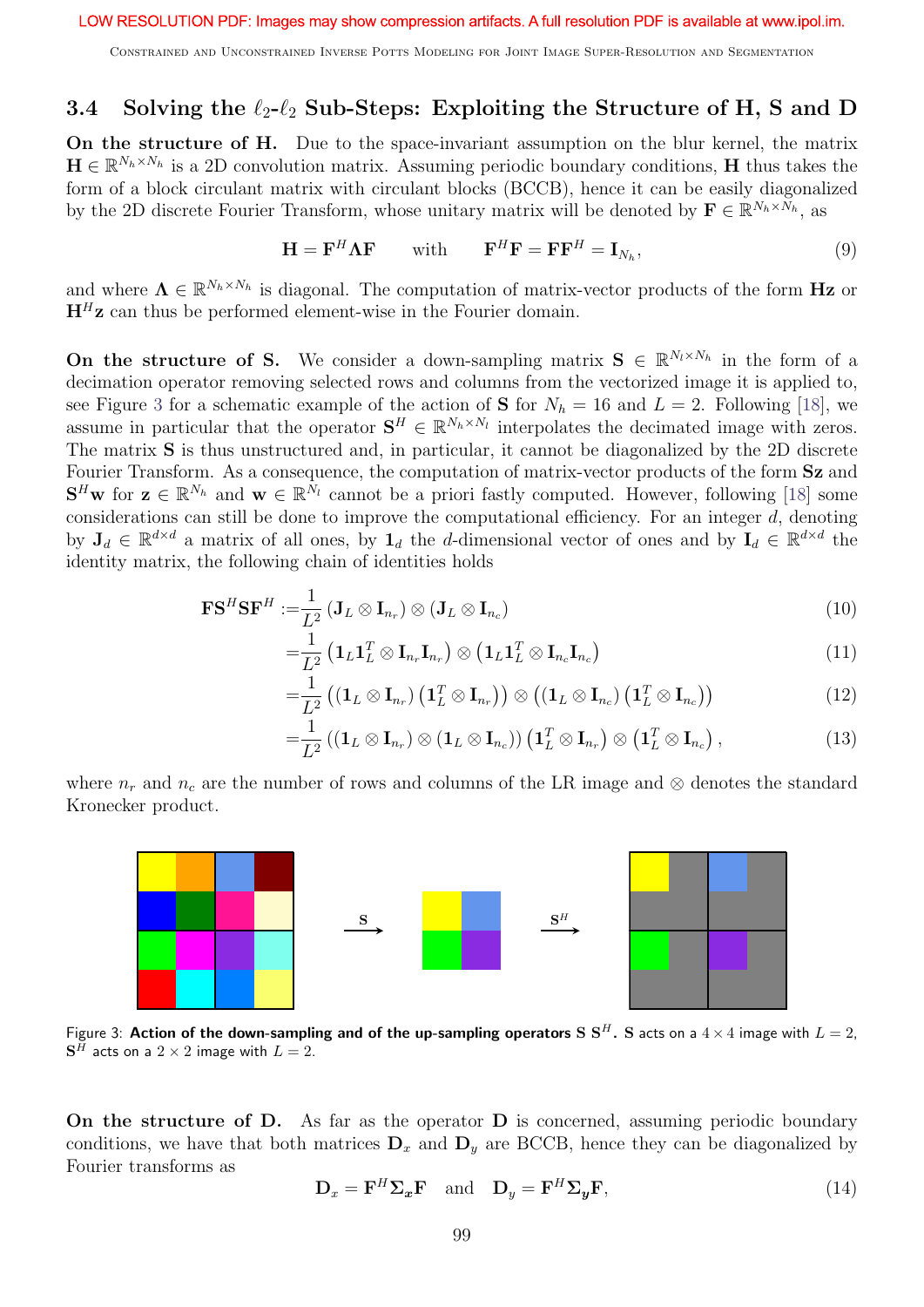Dario Mylonopoulos, Pasquale Cascarano, Luca Calatroni, Elena Loli Piccolomini

with  $\Sigma_x \in \mathbb{R}^{N_h \times N_h}$  and  $\Sigma_y \in \mathbb{R}^{N_h \times N_h}$  diagonal matrices. As a consequence, the product  $\mathbf{D}^H \mathbf{D} =$  $\mathbf{D}_x^H \mathbf{D}_x + \mathbf{D}_y^H \mathbf{D}_y$ , corresponding to the Laplace operator, can be expressed by

$$
\mathbf{D}^{H}\mathbf{D} = \mathbf{F}^{H} \left( \mathbf{\Sigma}_{x}^{H} \mathbf{\Sigma}_{x} + \mathbf{\Sigma}_{y}^{H} \mathbf{\Sigma}_{y} \right) \mathbf{F}.
$$
 (15)

**Solving the**  $\ell_2-\ell_2$  **substeps.** We now focus our attention on the solution of the  $\ell_2-\ell_2$  subproblems required for the computation of  $\mathbf{u}^{k+1}$  both in (U-SISR) and (C-SISR). As mentioned above, this substep is the most expensive one in terms of computational times, as it requires, in the case of unstructured matrices, the use of iterative solvers, such as, e.g., Conjugate-Gradient schemes [2].

By optimality, the desired  $\mathbf{u}^{k+1}$  is the solution of the following linear system

$$
\left(\mathbf{H}^H \mathbf{S}^H \mathbf{S} \mathbf{H} + \beta^k \mathbf{D}^H \mathbf{D}\right) \mathbf{u}^{k+1} = \left(\mathbf{H}^H \mathbf{S}^H \mathbf{g} + \beta^k \mathbf{D}^H (\mathbf{z}^{k+1} - \frac{\mathbf{\lambda}^k}{\beta^k})\right). \tag{16}
$$

To reduce the computational complexity of the linear system in (16) a direct solver is desirable. Due to the structure of the decimation operator S, however, the product SH cannot be diagonalized in the frequency domain, thus preventing any direct computation of  $\mathbf{u}^{k+1}$  in terms of fast Fourier solvers. However, following [18] we can exploit the assumptions pointed out in Section 2 and manipulate (16) in terms of **F** and  $\mathbf{F}^H$  to deduce the following chain of equalities

$$
\left(\mathbf{F}^{H}\mathbf{\Lambda}^{H}\mathbf{F}\mathbf{S}^{H}\mathbf{S}\mathbf{F}^{H}\mathbf{\Lambda}\mathbf{F} + \beta^{k}\mathbf{F}^{H}\left(\mathbf{\Sigma}_{x}^{H}\mathbf{\Sigma}_{x} + \mathbf{\Sigma}_{y}^{H}\mathbf{\Sigma}_{y}\right)\mathbf{F}\right)\mathbf{u}_{k+1} = \mathbf{r}^{k}
$$
\n(17)

$$
\left(\mathbf{F}^{H}\boldsymbol{\Lambda}^{H}\frac{1}{L^{2}}\left(\mathbf{J}_{L}\otimes\mathbf{I}_{n_{r}}\right)\otimes\left(\mathbf{J}_{L}\otimes\mathbf{I}_{n_{c}}\right)\boldsymbol{\Lambda}\mathbf{F}+\beta^{k}\mathbf{F}^{H}\left(\boldsymbol{\Sigma}_{\boldsymbol{x}}^{H}\boldsymbol{\Sigma}_{\boldsymbol{x}}+\boldsymbol{\Sigma}_{\boldsymbol{y}}^{H}\boldsymbol{\Sigma}_{\boldsymbol{y}}\right)\mathbf{F}\right)\mathbf{u}_{k+1}=\mathbf{r}^{k}
$$
\n(18)

$$
\left(\mathbf{\Lambda}^H \frac{1}{L^2} \left(\mathbf{J}_L \otimes \mathbf{I}_{n_r}\right) \otimes \left(\mathbf{J}_L \otimes \mathbf{I}_{n_c}\right) \mathbf{\Lambda} \mathbf{F} + \beta^k \left(\mathbf{\Sigma}_{\mathbf{x}}^H \mathbf{\Sigma}_{\mathbf{x}} + \mathbf{\Sigma}_{\mathbf{y}}^H \mathbf{\Sigma}_{\mathbf{y}}\right) \mathbf{F}\right) \mathbf{u}_{k+1} = \mathbf{F} \mathbf{r}^k \tag{19}
$$

$$
\left(\frac{1}{L^2}\Delta^H\Delta + \beta^k \Sigma_x{}^H\Sigma_x + \Sigma_y{}^H\Sigma_y\right) \mathbf{F} \mathbf{u}_{k+1} = \mathbf{F} \mathbf{r}^k, \tag{20}
$$

where we have defined

$$
\mathbf{r}^{k} := \mathbf{H}^{H} \mathbf{S}^{H} \mathbf{g} + \beta^{k} \mathbf{D}^{H} \left( \mathbf{z}^{k+1} - \frac{\mathbf{\lambda}^{k}}{\beta^{k}} \right), \qquad \underline{\mathbf{\Lambda}} := \left( \mathbf{1}_{L}^{T} \otimes \mathbf{I}_{n_{r}} \right) \otimes \left( \mathbf{1}_{L}^{T} \otimes \mathbf{I}_{n_{c}} \right) \mathbf{\Lambda}. \tag{21}
$$

From (20), we can thus deduce

$$
\mathbf{u}^{k+1} = \mathbf{F}^H \left( \frac{1}{L^2} \mathbf{\underline{\Lambda}}^H \mathbf{\underline{\Lambda}} + \beta^k \mathbf{\Sigma_x}^H \mathbf{\Sigma_x} + \mathbf{\Sigma_y}^H \mathbf{\Sigma_y} \right)^{-1} \mathbf{F} \mathbf{r}^k.
$$
 (22)

By using now Woodbury formula [16] to determine the expression of  $\mathbf{u}_{k+1}$  we have

$$
\mathbf{u}^{k+1} = \frac{1}{\beta^k} \mathbf{F}^H \mathbf{\Psi} \mathbf{F} \mathbf{r}^k - \frac{1}{\beta^k} \mathbf{F}^H \mathbf{\Psi} \underline{\mathbf{\Lambda}}^H \left( \beta^k d \mathbf{I}_{N_l} + \underline{\mathbf{\Lambda}} \mathbf{\Psi} \underline{\mathbf{\Lambda}}^H \right)^{-1} \underline{\mathbf{\Lambda}}^H \mathbf{\Psi} \mathbf{F} \mathbf{r}^k, \tag{23}
$$

where  $\Psi := \mathbf{F} (\mathbf{D}^H \mathbf{D})^{-1} \mathbf{F}^H$ . In order to overcome the fact that the discrete Laplace operator  $\mathbf{D}^H \mathbf{D}$ may not be invertible, we can follow [18] and add a regularization term  $\sigma_{\mathcal{L}}\|\mathbf{u}\|_2^2$ , depending on a small constant  $0 < \sigma_{\mathcal{L}} \ll 1$ , to make the operator  $\Psi$  invertible and the iteration (23) well-defined, so that  $\Psi_{\sigma_{\mathcal{L}}} := \left( \Sigma_x^H \Sigma_x + \Sigma_y^H \Sigma_y + \sigma_{\mathcal{L}} I_{N_h} \right)^{-1}$ .

Expression (23) provides now an efficient formula to compute at each  $k \geq 1$  the quantity  $\mathbf{u}^{k+1}$ since it only requires the inversion of diagonal matrices through standard FFT evaluations. We remark that such update is not possible for a general down-sampling operator S (such as, e.g., the Lanczos interpolation operator, often employed in the context of SISR problems), as the chain of equalities (10)-(13) is no longer true. Algorithm 3 reports the main step for the solution of the  $\ell_2-\ell_2$ subproblem (9).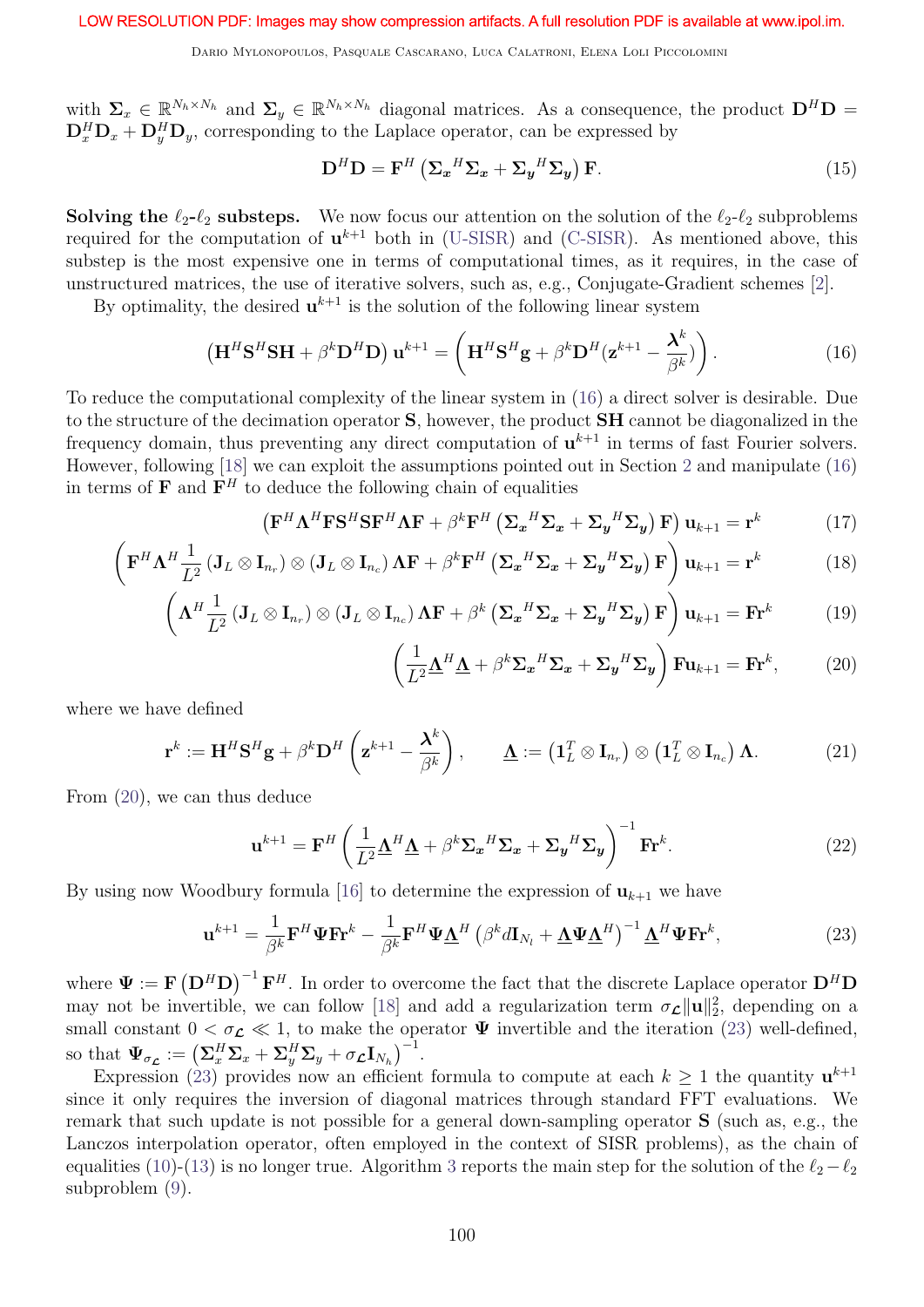Constrained and Unconstrained Inverse Potts Modeling for Joint Image Super-Resolution and Segmentation

**Algorithm 3** – Fast solution of  $\ell_2-\ell_2$  problems  $\textbf{input:}\enspace \textbf{g} \in \mathbb{R}^{N_l},\enspace \textbf{S} \in \mathbb{R}^{N_l\times N_h},\enspace \textbf{H} \in \mathbb{R}^{N_h\times N_h},\enspace \textbf{D}_x \in \mathbb{R}^{N_h\times N_h},\enspace \textbf{D}_y \in \mathbb{R}^{N_h\times N_h},\enspace \textbf{z}^{k+1} \in \mathbb{R}^{2N_h},\enspace \beta^k>0,$  $0 < \sigma_{\mathcal{L}} \ll 1$ output:  $u^{k+1}$ 1:  $H = F^H \Lambda F$ 2:  $\mathbf{D}_h = \mathbf{F}^H \mathbf{\Sigma}_{\bm{x}} \mathbf{F}$ 3:  $\mathbf{D}_v = \mathbf{F}^H \mathbf{\Sigma_y} \mathbf{F}$  $\%$  Compute  $\Lambda$  and  $\Psi$ 4:  $\mathbf{\underline{\Lambda}} \gets \left( \mathbf{1}_L^T \otimes \mathbf{I}_{n_r} \right) \otimes \left( \mathbf{1}_L^T \otimes \mathbf{I}_{n_c} \right) \mathbf{\Lambda}$  $5\colon\, \mathbf{\Psi} \leftarrow \left( \mathbf{\Sigma}_{x}^{H} \mathbf{\Sigma}_{x} + \mathbf{\Sigma}_{y}^{H} \mathbf{\Sigma}_{y} + \sigma_{\mathbf{\mathcal{L}}} \mathbf{I}_{N_{h}} \right)^{-1}$ % Compute solution of the linear system 6:  $\mathbf{r}^k \leftarrow \mathbf{H}^H \mathbf{S}^H \mathbf{g} + \beta^k \mathbf{D}^H (\mathbf{z}^{k+1} - \frac{\boldsymbol{\lambda}^k}{\alpha^k})$  $\frac{\lambda}{\beta^k}$ 7:  $\mathbf{u}^{k+1} \leftarrow \frac{1}{\alpha}$  $\frac{1}{\beta^k}{\bf F}^H {\bf \Psi}{\bf Fr}^k - \frac{1}{\beta^k}$  $\frac{1}{\beta^k}{\bf F}^H {\bf \Psi} \underline{\boldsymbol{\Lambda}}^H \left(\beta^k d{\bf I}_{N_l} + \underline{\boldsymbol{\Lambda}} {\bf \Psi} \underline{\boldsymbol{\Lambda}}^H\right)^{-1} \underline{\boldsymbol{\Lambda}}^H {\bf \Psi} {\bf Fr}^k.$ 

## 4 Numerical Results

In this section, we report several numerical experiments showing the performances of both considered algorithms for joint SISR and IP. All experiments reported in this section are conducted on a workstation Intel i5-6500, 8GB RAM using codes written in MATLAB R2019b and freely available as part of this work.

Test problems and evaluation of results. We simulate blurred and noisy LR acquisitions starting from ground-truth (GT) HR images by applying model (1). Unless otherwise specified, we set as default parameters the standard deviation of the Gaussian blur  $\sigma_{\mathbf{H}} = 1$ , the size of the Gaussian kernel equal to 9 × 9 and the standard deviation of the Gaussian noise  $\sigma_{\eta} = 0.01$ . We denote by L the super-resolution factor. Following our previous notations, we thus have  $N_h = L^2 \cdot N_l$ .

The operators  $H, D_x$  and  $D_y$  can be represented as discrete convolution operators, hence their action on HR images can be efficiently computed as an element-wise product between their Optical Transfer Function (OTF) and the 2D Fourier Transform of the HR image. To do so, we make use of the MATLAB functions psf2otf and fft2 to compute the OTF of  $H$ ,  $D_x$  and  $D_y$  and the 2D Fourier Transform of the HR image, respectively.

Concerning the evaluation of the output image, we remark that we will not consider in the following common reconstruction-based Figures Of Merits (FOM), such as PSNR, SSIM since they are useful to compare the quality of the output image with the original one based on a comparison with the ground truth. Given the particular type of smoothing enforced by the  $\ell_0$  regularizer acting on the image gradient and the final IP objective our algorithms are expected not to provide outputs similar to the desired GT, but, rather, to provide a smoothed super-resolved image with simplified image contents.

Stopping criteria, regularization parameters and initializations. The unconstrained scheme iterations in (U-SISR) are stopped whenever the following relative stopping criterion

$$
\frac{\|\mathbf{u}^{k+1} - \mathbf{u}^k\|_2}{\|\mathbf{u}^k\|_2} \le 0.0005,
$$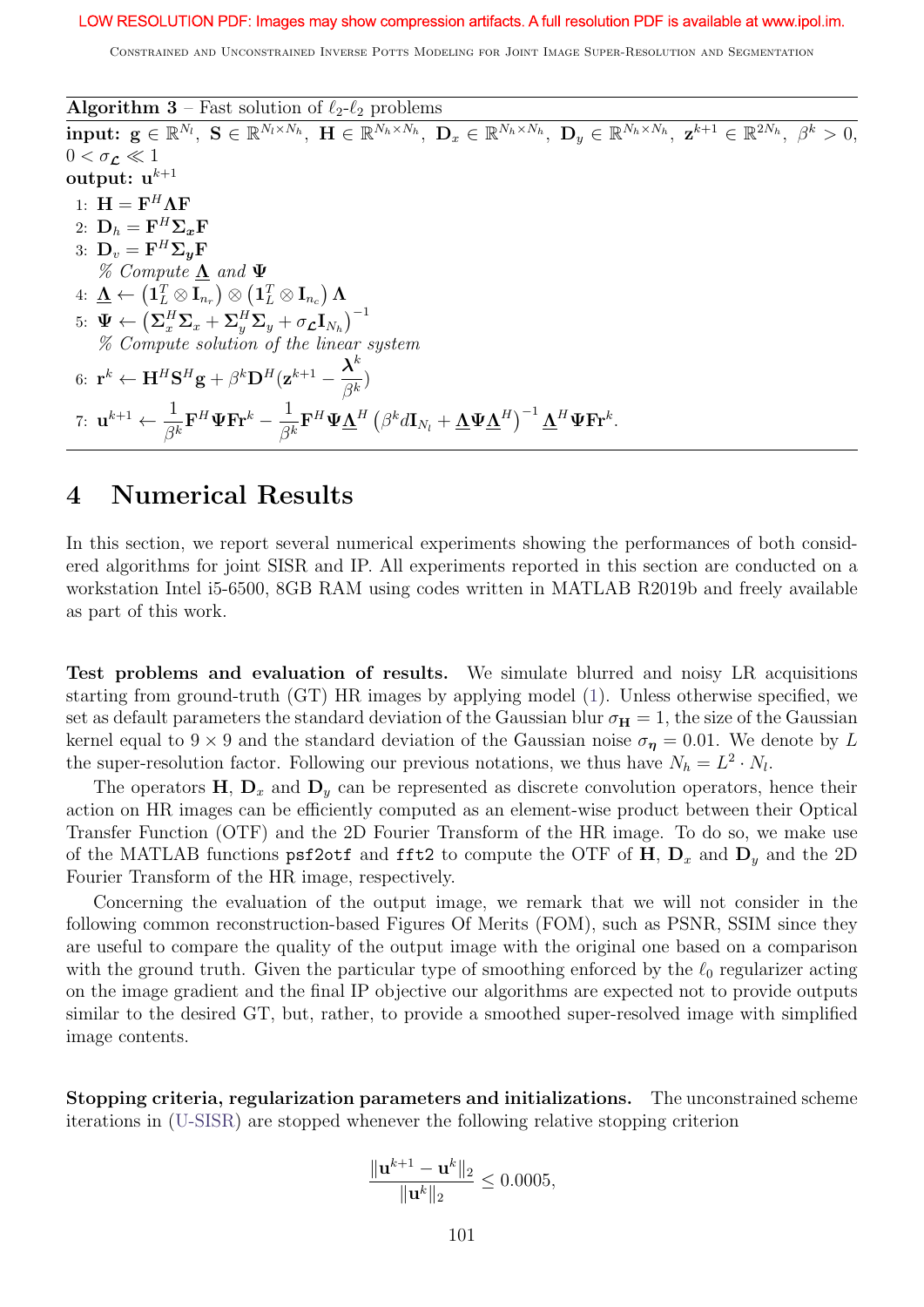is met. Concerning the stopping rule for the constrained scheme (C-SISR), we stop the algorithm when the constraint in  $(5)$  is satisfied with a tolerance of 5%

$$
\|\mathbf{D}\mathbf{u}^{k+1}\|_0 \leq \alpha - 5\% \alpha.
$$

We remark that the parameter  $\alpha \in \mathbb{N}$  represents the number of desired jumps in the image gradient **Du** of the solution. Choosing  $\alpha$  a priori is, typically, difficult. We found that a more practical parameter choice consists in choosing a certain fraction  $\alpha_r = \frac{\alpha}{N}$  $\frac{\alpha}{N} \in [0, 1]$  of the total possible number of jumps in the GT image  $(N$  is the number of pixels). Hence, in our experiments we fixed  $\alpha_r$  as input parameter and derived  $\alpha$  from it.

Regarding the choice of the initial guess  $\mathbf{u}_0$  in both algorithms (U-SISR) and (C-SISR), we report in the following the convergence graphs corresponding to three different possible choices for  $\mathbf{u}_0$ : the image obtained from the LR image via Lanczos interpolation (case S1), the zero vector (case S2) and the solution of the  $\ell_2$ -TV problem (case S3)

$$
\mathbf{u}^* \in \underset{\mathbf{u} \in \mathbb{R}^{N_h}}{\arg \min} \ \frac{1}{2} \|\mathbf{S} \mathbf{H} \mathbf{u} - \mathbf{g}\|_2^2 + \mu \|\mathbf{D} \mathbf{u}\|_1. \tag{24}
$$

As an example, in Figure 4 we show the HR image (a) and its LR  $(L = 2)$  counterpart (b), the results obtained by applying the constrained scheme (C-SISR) (Figures (c)-(d)) and the results of the unconstrained scheme (U-SISR) (Figures (e)-(f)) starting from S1 and S2.



Figure 4: HR images obtained from different starting guesses. (a) GT image. (b) LR image  $(L=2)$ . (d)-(e) Reconstructions with constrained scheme (C-SISR). (f)-(g) Reconstructions with unconstrained scheme (U-SISR).

To get more insights on the algorithm results depending on the starting guess, we report in Figure 5 some convergence plots obtained for different starting vectors  $\mathbf{u}^0$ . In each graphic, the red,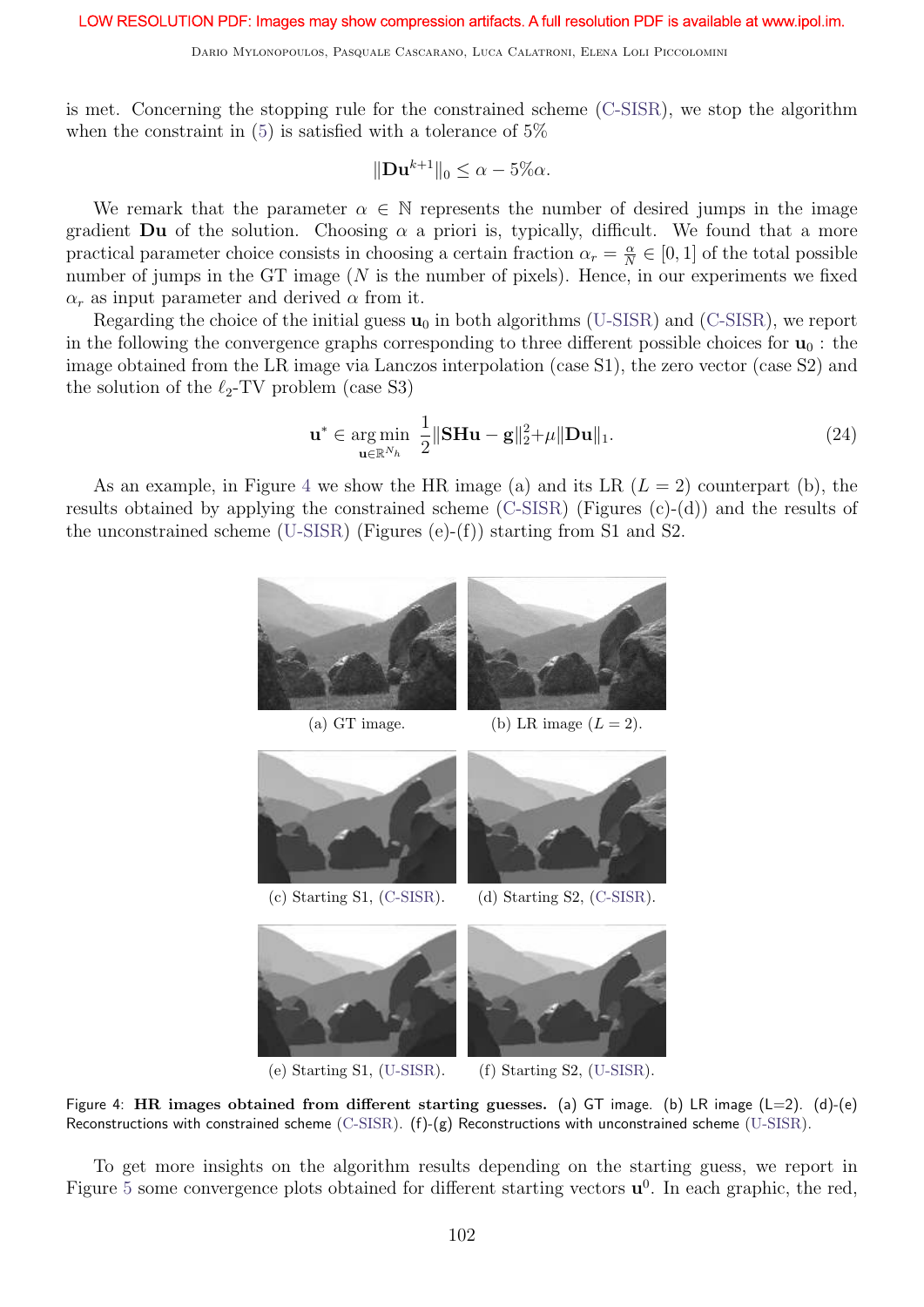Constrained and Unconstrained Inverse Potts Modeling for Joint Image Super-Resolution and Segmentation

blue and yellow lines are associated to the starting choices S1, S2 and S3, respectively. We remark that due to the nonconvexity of the model, convergence to different local minimizers is expected. Convergence is shown here in terms both of the  $\|\mathbf{D}\mathbf{u}^k\|_0$  and of the objective function value (for the unconstrained model): we note that in terms of such quantities, solutions obtained with starting choices S1 and S3 empirically seem to converge to the same minimizers, while a different (suboptimal, as with higher final cost) solution is found corresponding to S2. Based on this preliminary tests, in the following, the algorithms are always initialized using the Lanczos interpolated image (case S1).



Figure 5: Convergence plots for different initializations. (a)  $\|\mathbf{D}\mathbf{u}^k\|_0$  vs. iteration number, (C-SISR). (b)  $\|\mathbf{D}\mathbf{u}^k\|_0$ vs. iteration number, (U-SISR). (c) Objective function vs. iteration number, (U-SISR). Red line: S1; blue line: S2; (c) yellow line: S3.

On the choice of the regularization parameter. To favor comparisons between the constrained and the unconstrained models, we fix the hyperparameter  $\alpha_r$  related with the value  $\alpha$  in the constrained model (7) and we estimate the regularization parameter  $\mu$  of the unconstrained method so that the reconstruction computed by (U-SISR) has (approximately) the same number of jumps as the solution of the constrained model.

As an example, in Figure 6 we report two natural images of size  $480 \times 320$  and their simulated LR acquisitions of size  $240 \times 160$ . We compute the HR solutions obtained by solving the constrained and the unconstrained models by setting  $\alpha_r = \alpha/N = 0.16$  and choosing  $\mu$  accordingly. We observe that the proposed choices of the hyperparamters  $\alpha$  and  $\mu$  produce comparable images.

## 4.1 Reconstruction Results

Super-resolution and segmentation of an object of interest. We apply both models to the photographic image of Figure  $7(a)$ , aiming as providing as a final result the SR and the segmentation of the bird in the foreground. We show the final HR images  $(L = 2)$  computed by the constrained/unconstrained algorithms with  $\alpha_r = 0.083$  and  $\mu = 0.022$ , respectively. We notice that the results obtained are very similar and both methods provide a meaningful piecewise constant partitioning of the given image, as we can see also from the reported line profile.

Regularization effects. In the experiment reported in Figure 8 we increase the regularization strength in both algorithms. To do so, we decrease the value of the parameter  $\alpha_r$  in the constrained scheme (C-SISR) from 0.25 to 0.07 (so as to promote less and less jumps in the final image) and compare with a corresponding choice for the unconstrained model (U-SISR) so as to have a similar value for  $R_{\ell_0}(\mathbf{u}^*)$  in the final image. As previously noticed, the effect of increasing the proposed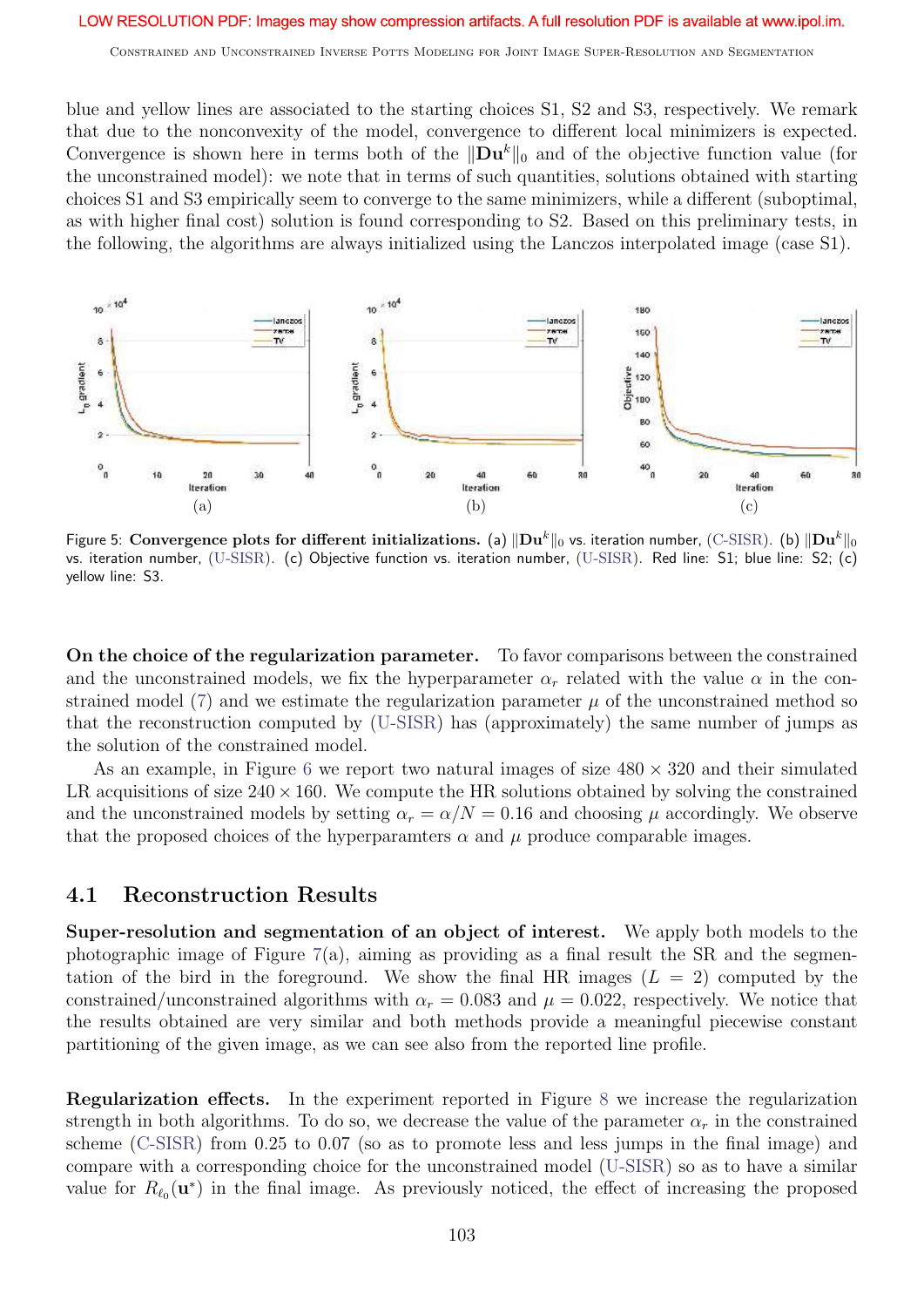Dario Mylonopoulos, Pasquale Cascarano, Luca Calatroni, Elena Loli Piccolomini



Figure 6: On the choice of  $\mu$  and  $\alpha$ . Natural GT images of size  $481 \times 321$  ((a) and (e)). Simulated LR acquisitions according to image formation model (1) by setting  $L = 2$ ,  $\sigma_{\eta} = 0.01$ ,  $\sigma_H = 1.0$  ((b) and (f)). Reconstructions obtained by the constrained model (C-SISR)  $((c)$  and  $(g)$ ). Reconstructions obtained by the unconstrained model (U-SISR)  $((d)$  and  $(h)$ ).



Figure 7: Joint SR and segmentation of an object of interest. (a) GT image. (b) Reconstruction obtained by using the constrained scheme (C-SISR). (c) Reconstruction obtained by using the unconstrained scheme (U-SISR). The plots correspond to the line profile of the red dashed line. Gray dots correspond to the GT image, while colored dots to the HR reconstructed images.

regularization is a reduced number of partitions in the restored image corresponding to a lower number of classes in a possible later classification.

Robustness to blur and noise degradation. In Figure 9 we analyse the effects of the blur degradation level, obtained by setting different values of the parameter  $\sigma_{\text{H}}$ , while considering no noise perturbation ( $\sigma_n = 0$ ) and  $L = 4$ . In the first row of Figure 9, the LR images appear more and more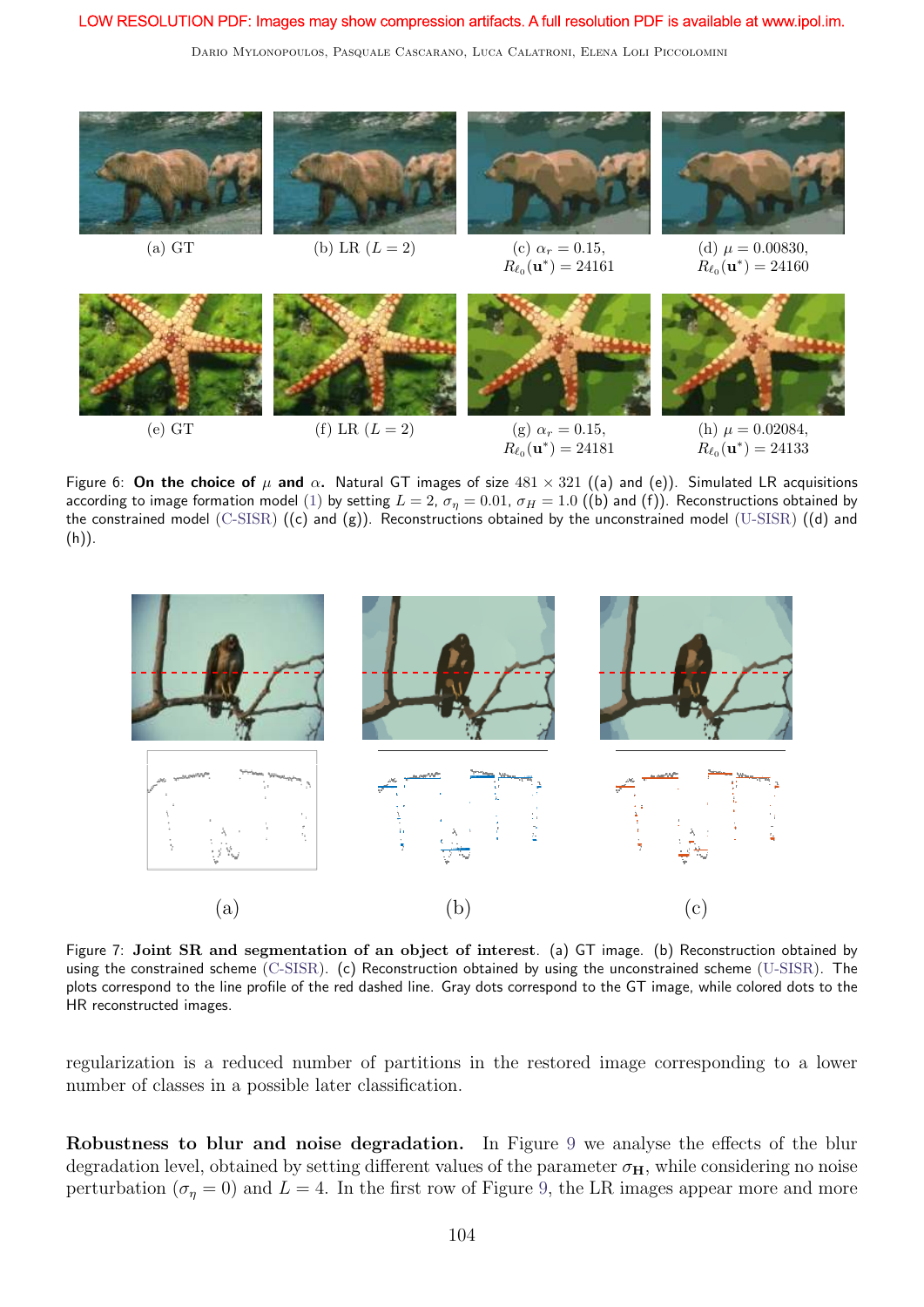Constrained and Unconstrained Inverse Potts Modeling for Joint Image Super-Resolution and Segmentation



Figure 8: Reconstructions with increasing regularization  $(L = 2)$ . (a)-(d) Images from constrained model (C-SISR). (e)-(h) Images from unconstrained model (U-SISR).

blurred from left to right. The reconstructions depicted in the second (constrained algorithm) and third (unconstrained algorithm) rows of the figure exhibit a very good visual quality but are slightly different, even if the number of jumps is almost the same: the constrained model appears sharper and preserving more details, while the unconstrained model partitions the image into larger regions and it is just more blurred. We argue that this trend may be linked to the different dependence on the thresholding parameters observed in Algorithm 1 and 2. While the gradient thresholding appearing in Algorithm 1 vanish for  $\beta_k \to \infty$ , the same does not happen for the analogous step in Algorithm 2, as it solely depends on the given parameter  $\alpha > 0$ . Late algorithmic iterations are thus expected not to be under-regularized for Algorithm 1, while still subject to regularization for Algorithm 2. Overall this may result in under-regularized solutions in the unconstrained case, where blur and noise are still slightly visible.

The masks reported in the last column confirm the effectiveness of the proposed super resolution method for image segmentation. In this case the C-SISR mask appears more accurate than the U-SISR.

Similarly, we also test the algorithms by considering the LR image corrupted only by noise of different intensities, without any blur ( $\sigma_{\text{H}} = 0$ ) and  $L = 4$ . In Figure 10 we report the HR results of the two proposed algorithms. Here all the results are very similar. This indicates that both approaches are robust with respect to the noise: the restoration is not degraded by the increasing noise affecting the LR input image. The masks shown in the last column on the C-SISR and U-SISR reconstructions appear very similar in this case; they both improve the mask obtained for the LR image.

Varying the super-resolution factor. Figure 11 contains the results obtained by varying factor L and with fixed blur/noise degradation levels corresponding to  $\sigma_{\text{H}} = 1.0, \sigma_{\eta} = 0.01$ . In the first row of Figure 11 we show the LR images obtained from the GT (of size  $480 \times 320$ ) with  $L \in \{2, 3, 4\}$ and the results obtained by the constrained and unconstrained methods are displayed in the second and third row, respectively. The output of (C-SISR) and (U-SISR) are more and more different as L increases. As observed in the previous tests, the images computed by (C-SISR) preserve more details, whereas the reconstructions from (U-SISR) are less sharp and present larger flat regions. The masks computed on the reconstructions with  $L = 4$  and reported in the last column of Figure 11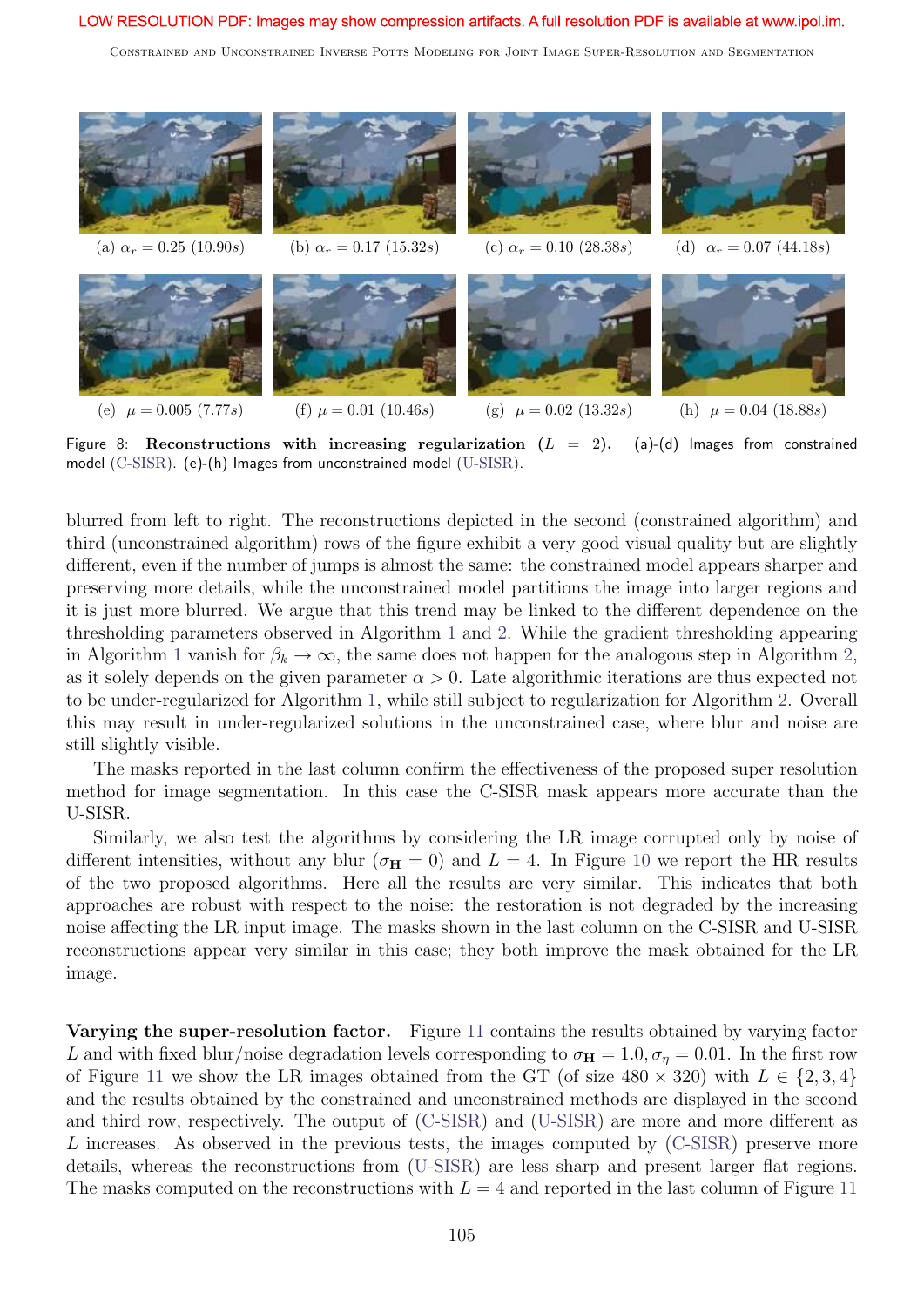Dario Mylonopoulos, Pasquale Cascarano, Luca Calatroni, Elena Loli Piccolomini



Figure 9: Reconstructions with increasing blur ( $L = 4$  and  $\sigma_{\eta} = 0$ ) and corresponding masks. (a)-(d) LR image. (e)-(h) Constrained scheme (C-SISR)  $(\alpha_r = 0.1)$ . (i)-(l) Unconstrained scheme (U-SISR)  $(\mu = 0.03)$ .

show that the U-SISR method with the chosen regularization parameter over-smoothes the restored image, whereas the C-SISR method with the proposed number of jumps produces a very accurate segmentation mask.

Computational complexity. For most of the output images we have reported the computational time in seconds. We first observe that the executions are always very fast. In Figure 8 the time increases when  $R_{\ell_0}(\mathbf{u}^*)$  decreases. In Figure 9 we notice that the algorithms are faster for increasing blur, whereas Figure 10 shows that the noise does not affect the algorithms run time.

As a final test, we report two graphs showing how the algorithms execution time scales with the size (i.e. the number of pixels of the GT image) and with factor L. Figure 12 displays the computational times (in seconds) for increasing number of pixels and for different values of L. We notice that the constrained method requires twice as much time as the unconstrained model to compute the desired result. The slopes of the displayed lines confirm a linear increasing of the time with respect to the image size in all the considered experiments.

# 5 Conclusions

We considered two joint single-image super-resolution (SISR) and image partitioning (IP) variational models based on the use of an  $\ell_0$ -type jump penalizer combined with  $\ell_2$  data fidelity for favoring sharp gradient smoothing, which is desirable in reconstruction problems for both removing noise/blur degradation while preserving edges and for image simplification in view of subsequent analysis. Upon a specific assumption on the down-sampling operator (to be assumed as a decimation matrix) and by introducing suitable ADMM-based iterative schemes, we detail how the solution of the joint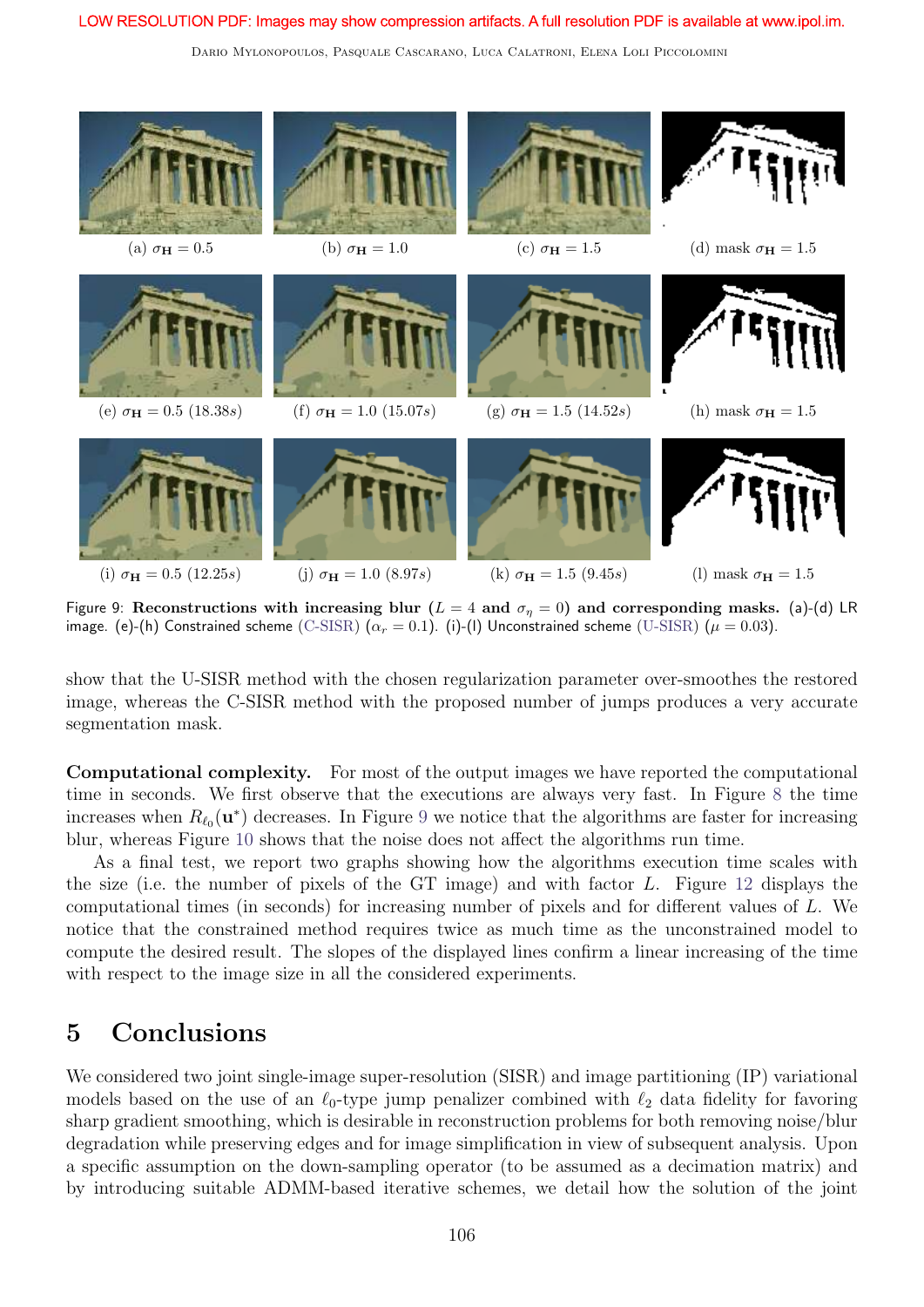Constrained and Unconstrained Inverse Potts Modeling for Joint Image Super-Resolution and Segmentation



Figure 10: Reconstructions with different level of noise ( $L = 4$  and  $\sigma_H = 0$ ) and corresponding masks. (a)-(d) LR image. (e)-(h) Constrained scheme (C-SISR) ( $\alpha_r = 0.065$ ). (i)-(l) Unconstrained scheme (U-SISR) ( $\mu = 0.03$ ).

approach can be computed very efficiently by diagonalization in the Fourier domain and via fast hardthresholding/projections in the unconstrained/constrained case, respectively. Extensive numerical results confirming the robustness of both approaches to noise, blur degradation and upsampling size are reported. A MATLAB code implementing the constrained/unconstrained schemes is provided together with an online demo.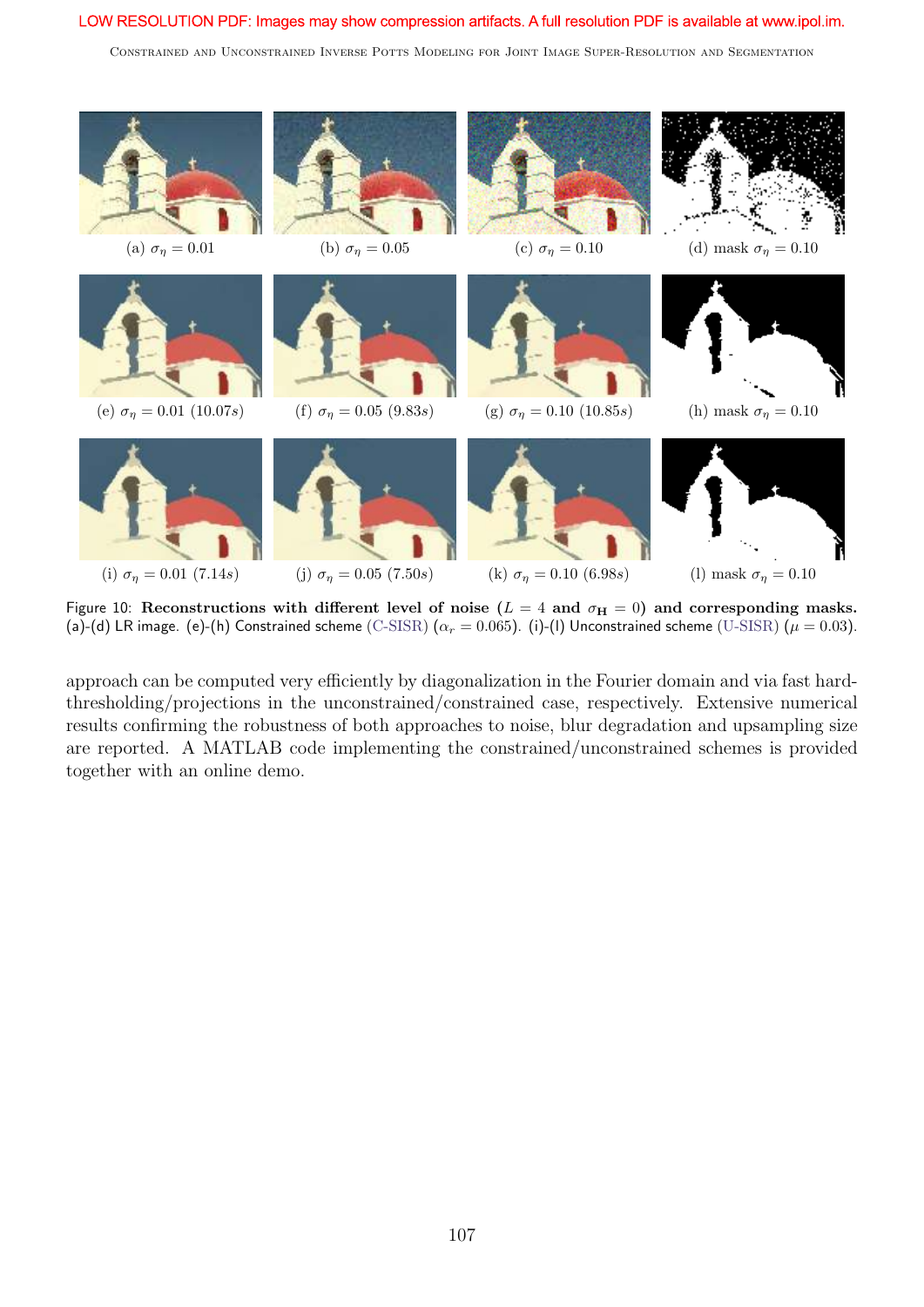Dario Mylonopoulos, Pasquale Cascarano, Luca Calatroni, Elena Loli Piccolomini



Figure 11: Reconstructions with increasing super-resolution factor  $L$  ( $\sigma_{\bf H}=1.0, \sigma_{\eta}=0.01)$  and corre- $\bf{sponding\; massks.}$  (a)-(d) LR image. (e)-(h) Constrained scheme  $\rm(C\text{-}SISR)$  results  $(\alpha_r=0.065)$ . (i)-(l) Unconstrained scheme (U-SISR) results ( $\mu = 0.03$ ).



Figure 12: Computational times for increasing image size. Execution times (in seconds) vs. image size for the constrained (a) and unconstrained (b) models varying the super-resolution factor L.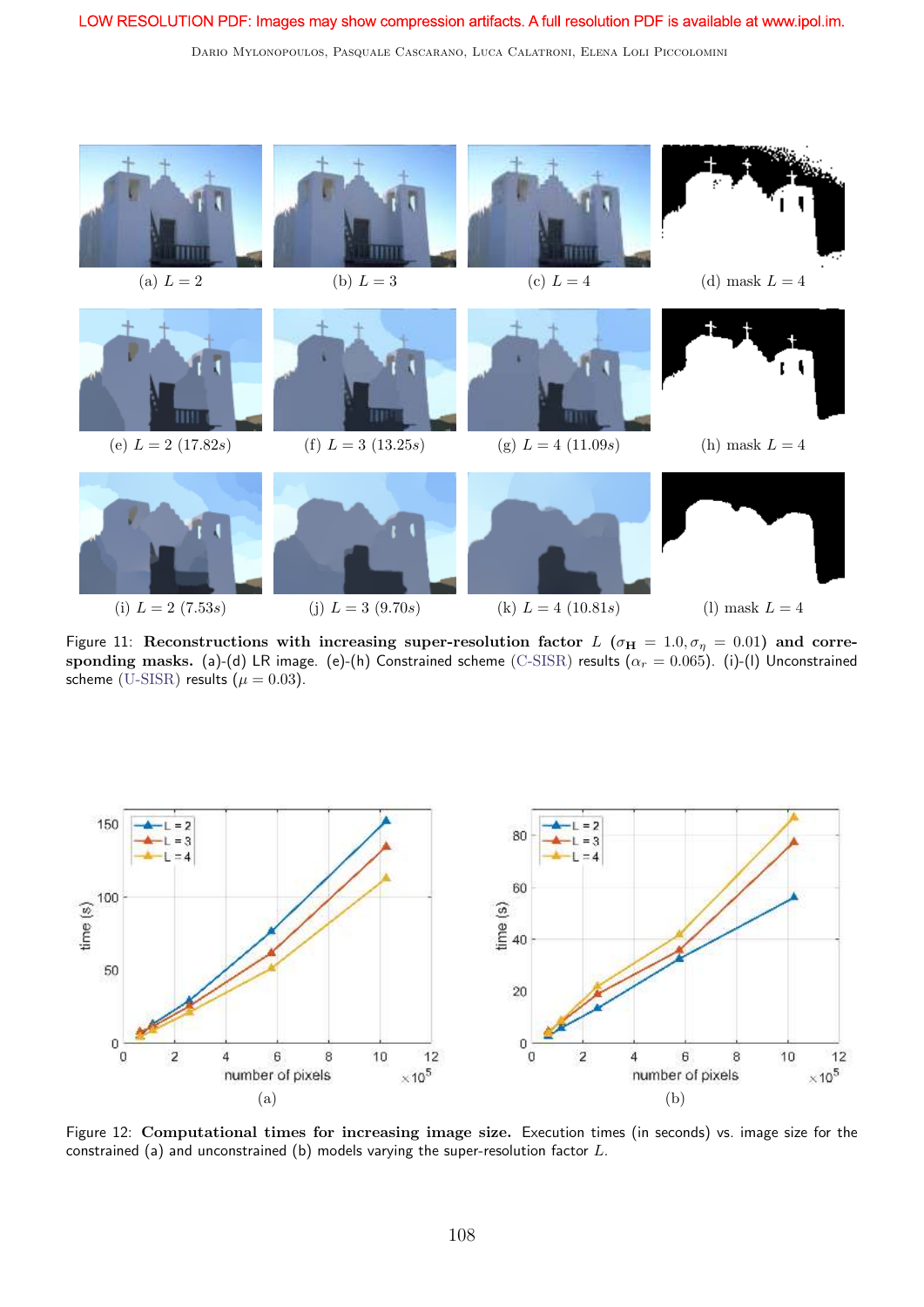Constrained and Unconstrained Inverse Potts Modeling for Joint Image Super-Resolution and Segmentation

# 6 Acknowledgments

This work has been partially supported by the GNCS-INDAM project 2020 "Ottimizzazione per lapprendimento automatico e apprendimento automatico per lottimizzazione". LC acknowledges the support received by the H2020 RISE NoMADS grant.

# Image Credits



BSDS300 https://www2.eecs.

berkeley.edu/Research/Projects/CS/vision/grouping/segbench/



Pixabay https://pixabay.com/en/.

EVICAN dataset https://edmond.mpdl.mpg.de/imeji/collection/l45s16atmi6Aa4sI

provided by the authors.

# References

- [1] S. Boyd, N. Parikh, E. Chu, B. Peleato, and J. Eckstein, Distributed Optimization and Statistical Learning via the Alternating Direction Method of Multipliers, Foundations and Trends in Machine Learning, 3 (2011), pp. 1–122. https://doi.org/10.1561/2200000016.
- [2] P. CASCARANO, L. CALATRONI, AND E. LOLI PICCOLOMINI, Efficient  $\ell^0$  gradient-based super resolution for simplified image segmentation, IEEE Transactions on Computational Imaging, (2021), pp. 1–1. https://doi.org/10.1109/TCI.2021.3070720.
- [3] Q. DELANNOY, C-H. PHAM, C. CAZORLA, C. TOR-DÍEZ, G. DOLLÉ, H. MEUNIER, N. BEDNAREK, R. FABLET, N. PASSAT, AND F. ROUSSEAU, SegSRGAN: Super-resolution and segmentation using generative adversarial networksApplication to neonatal brain MRI, Computers in Biology and Medicine, 120 (2020), p. 103755. https://doi.org/10.1016/j.compbiomed. 2020.103755.
- [4] L. KIEFER, M. STORATH, AND A. WEINMANN, *PALMS: Image Partitioning-A New Parallel* Algorithm for the Piecewise Affine-Linear Mumford-Shah Model, Image Processing On Line, 10 (2020), pp. 124–149. https://doi.org/10.5201/ipol.2020.295.
- [5]  $\frac{1}{10}$ , Iterative Potts minimization for the recovery of signals with discontinuities from indirect measurements: the multivariate case, Foundations of Computational Mathematics, 21 (2021), pp. 649–694. https://doi.org/10.1007/s10208-020-09466-9.
- [6] M. MANSOURI AND A. MOHAMMAD-DJAFARI, Joint super-resolution and segmentation from a set of low resolution images using a Bayesian approach with a Gauss-Markov-Potts prior, International Journal of Signal and Imaging Systems Engineering, 3 (2010), pp. 211–221. https: //dx.doi.org/10.1504/IJSISE.2010.038017.
- [7] V.A. Morozov, Methods for solving incorrectly posed problems, Springer Science & Business Media, 2012. ISBN: 978-1-4612-5280-1.